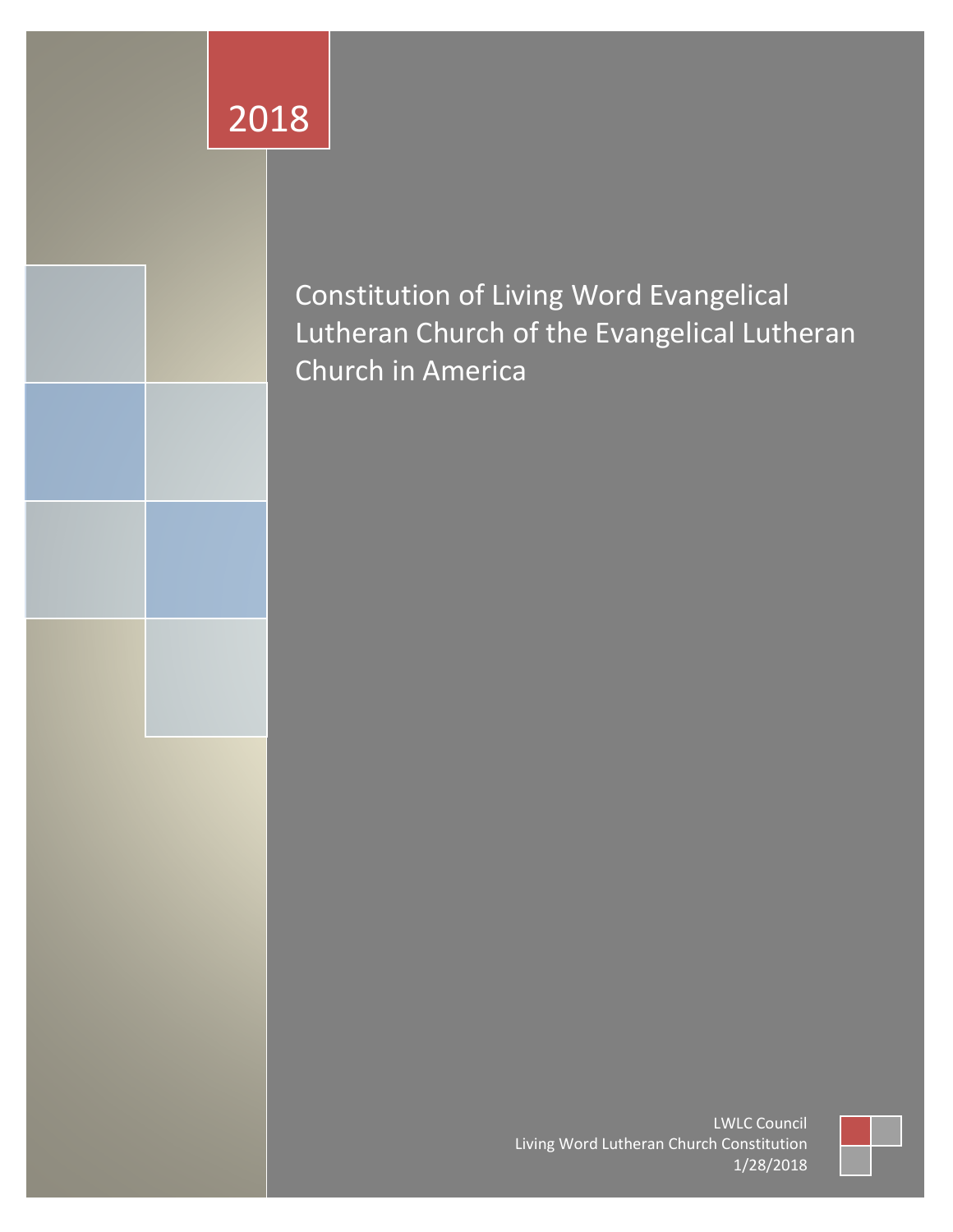## **CONSTITUTION LIVING WORD EVANGELICAL LUTHERAN CHURCH**

#### *Ratified on January 28, 2018*

#### **\*PREAMBLE**

We, the baptized members of the Church of Christ, responding in faith to the call of the Holy Spirit through the Gospel, desiring to unite together to preach the Word, administer the sacraments, and carry out God's mission, do hereby adopt this constitution and solemnly pledge ourselves to be governed by its provisions. In the name of the Father and of the Son and of the Holy Spirit. Amen.

## **CHAPTER 1**

#### **NAME AND INCORPORATION**

- C1.01. The name of this congregation shall be Living Word Evangelical Lutheran Church of Katy, Texas. C1.01.01. The seal of this congregation presents a Bible overlaid with a cross and on the outer
	- circle these words: Living Word Evangelical Lutheran Church of Katy, Texas.
	- C1.01.02. The Lead Pastor shall be the custodian of the seal of this congregation.
- C1.02. For the purpose of this constitution and accompanying bylaws, the Living Word Evangelical Lutheran Church congregation is hereinafter designated as "this congregation".
- C1.03. This congregation shall be incorporated under the laws of the state of Texas.

## **CHAPTER 2**

## **CONFESSION OF FAITH**

- \*C2.01. This congregation confesses the Triune God, Father, Son, and Holy Spirit.
- \*C2.02. This congregation confesses Jesus Christ as Lord and Savior and the Gospel as the power of God for the salvation of all who believe.
	- a. Jesus Christ is the Word of God incarnate, through whom everything was made and through whose life, death, and resurrection God fashions a new creation.
	- b. The proclamation of God's message to us as both Law and Gospel is the Word of God, revealing judgment and mercy through word and deed, beginning with the Word in creation, continuing in the history of Israel, and centering in all its fullness in the person and work of Jesus Christ.
	- c. The canonical Scriptures of the Old and New Testaments are the written Word of God. Inspired by God's Spirit speaking through their authors, they record and announce God's revelation centering in Jesus Christ. Through them God's Spirit speaks to us to create and sustain Christian faith and fellowship for service in the world.
- \*C2.03. This congregation accepts the canonical Scriptures of the Old and New Testaments as the inspired Word of God and the authoritative source and norm of its proclamation, faith, and life.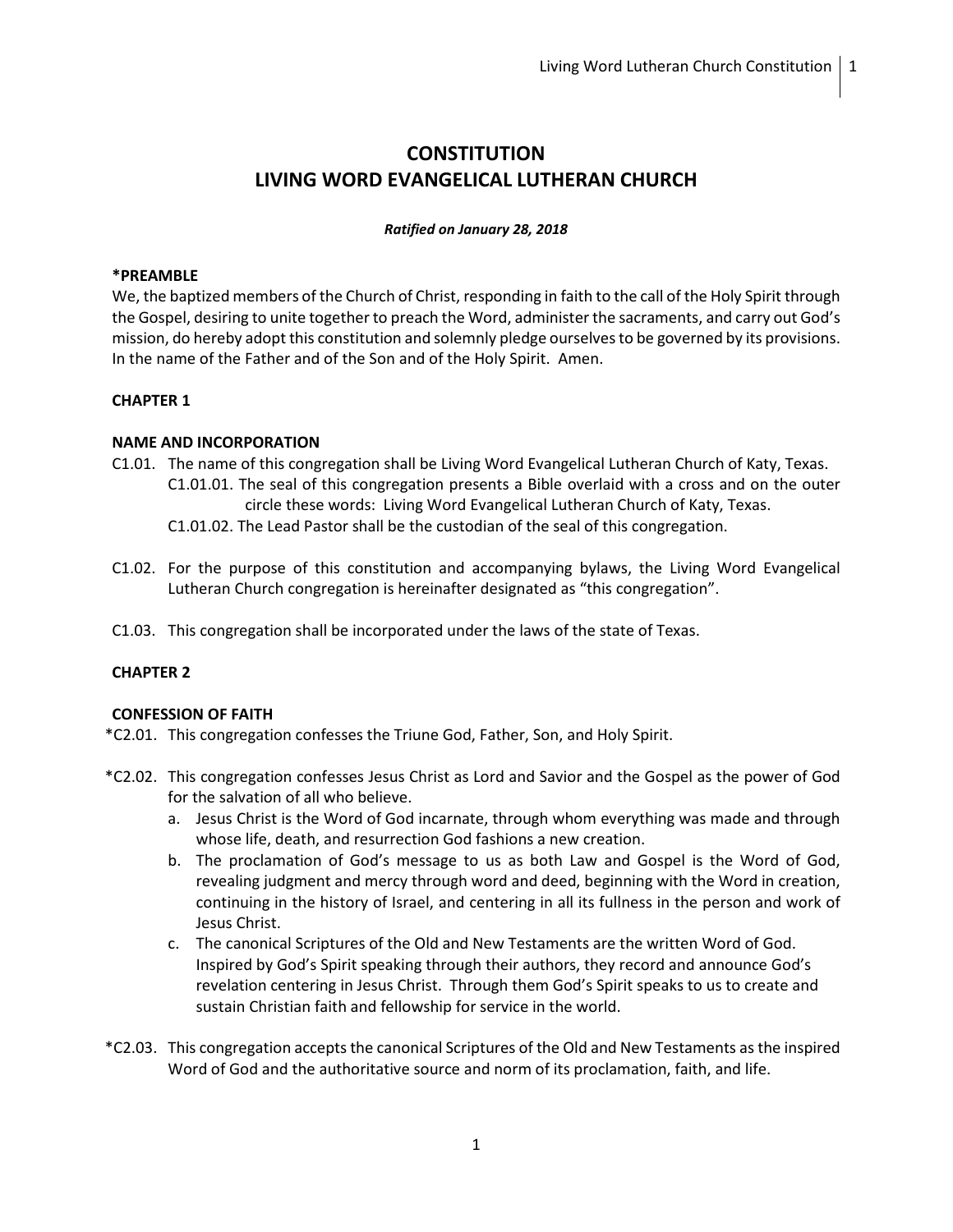- \*C2.04. This congregation accepts the Apostles', Nicene, and Athanasian Creeds as true declarations of the faith of this congregation.
- \*C2.05. This congregation accepts the Unaltered Augsburg Confessions as a true witness to the Gospel, acknowledging as one with it, in faith and doctrine all churches that likewise accept the teachings of the Unaltered Augsburg Confession.
- \*C2.06. This congregation accepts the other confessional writings in the Book of Concord, namely, the Apology of the Augsburg Confessions, the Smalcald Articles and the Treatise, the Small Catechism, the Large Catechism, and the Formula of Concord, as further valid interpretations of the faith of the Church.
- \*C2.07. This congregation confesses the Gospel, recorded in the Holy Scriptures and confessed in the ecumenical creeds and the Lutheran confessional writings, as the power of God to create and sustain the Church for God's mission in this world.

## **NATURE OF THE CHURCH**

- \*C3.01. All power in the Church belongs to our Lord Jesus Christ, its head. All actions of this congregation are to be carried out under his rule and authority.
- \*C3.02. This Church confesses the one holy catholic and apostolic Church and is resolved to serve Christian unity throughput the world.
- \*C3.03. The Church exists both as an inclusive fellowship and as local congregations gathered for worship and Christian service. Congregations find their fulfillment in the universal community of the Church, and the universal Church exists in and through congregations. The Evangelical Lutheran Church in America, therefore, derives its character and powers both from sanction and representation of its congregations and from its inherent nature as an expression of the broader fellowship of the faithful. In length, it acknowledges itself to be in the historic continuity of the communion of saints; in breadth, it expresses the fellowship of believers and congregations in our day.
- \*C3.04. This church, inspired and led by the Holy Spirit, participates in the Lutheran World Federation as a global communion of churches, engaging in faithful witness to the Gospel of Jesus Christ and in service for the sake of God's mission in the world.
- \*C3.05. The name Evangelical Lutheran Church in America (ELCA or "this church") as used herein refers in general references to this whole church, including its three expressions: congregations, synods, and the churchwide organization. The name Evangelical Lutheran Church in America is also the name of the corporation of the churchwide organization to which specific references may be made herein.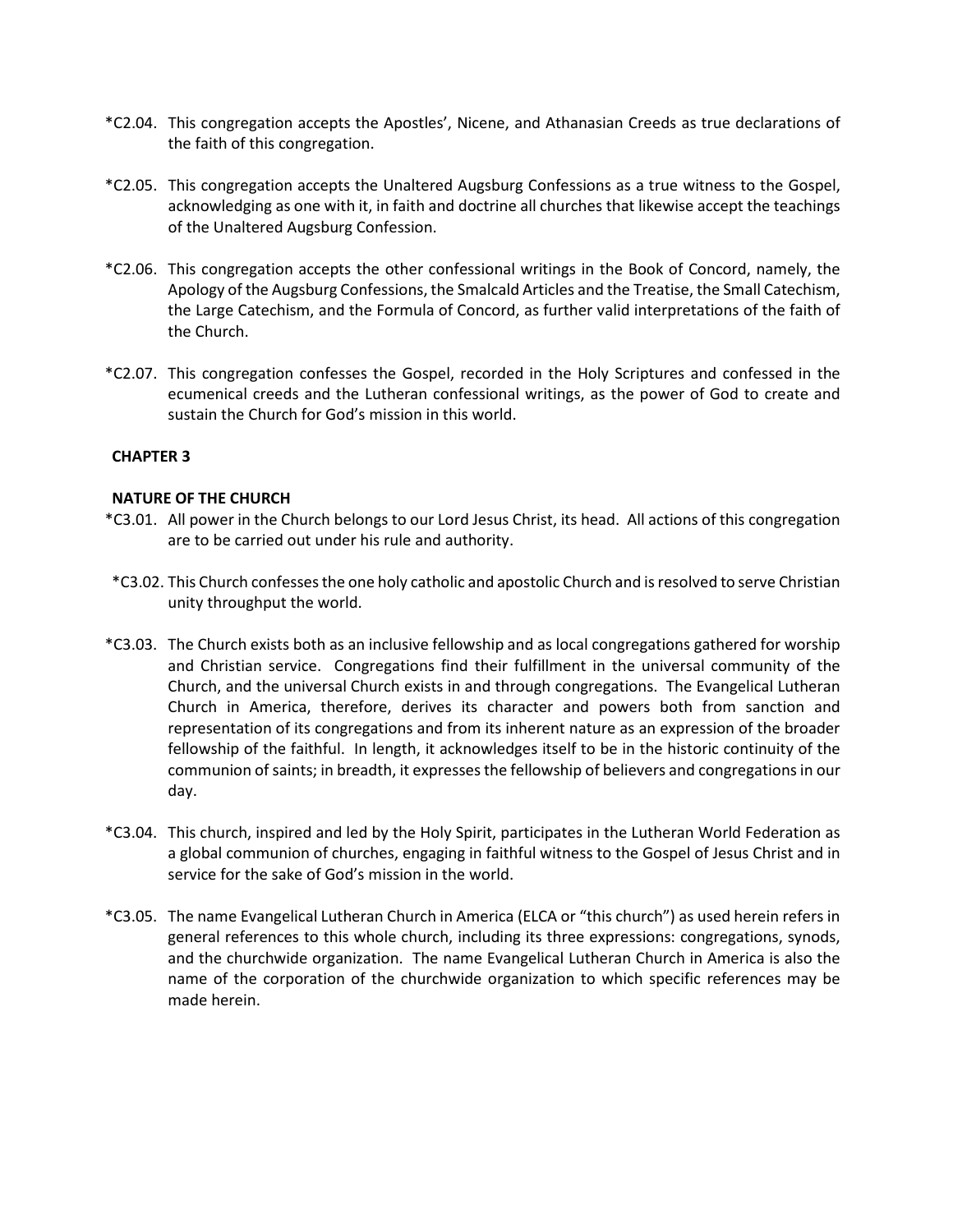## **STATEMENT OF PURPOSE**

- \*C4.01. The Church is people created by God in Christ, empowered by the Holy Spirit, called and sent to bear witness to God's creative, redeeming and sanctifying activity in the world.
- \*C4.02. To participate in God's mission, this congregation as a part of the Church shall:
	- a. Worship God in proclamation of the Word and administration of the sacraments and through the lives of prayer, praise, thanksgiving, witness, and service.
	- b. Proclaim God's saving Gospel of justification by grace for Christ's sake through faith alone, according the apostolic witness in the Holy Scriptures, preserving and transmitting the Gospel faithfully to future generations.
	- c. Carry out Christ's Great Commission by reaching out to all people to bring them to faith in Christ and by doing all ministry with a global awareness consistent with the understanding of God as Creator, Redeemer, and Sanctifier of all.
	- d. Serve in response to God's love to meet human needs, caring for the sick and the aged, advocating for dignity and justice for all people, working for peace and reconciliation among the nations, and standing with the poor and powerless, and committing itself to their needs.
	- e. Nurture its members in the Word of God so as to grow in faith and hope and love, to see daily life as the primary setting for the exercise of their Christian calling, and to use the gifts of the Spirit for their life together and for their calling in the world.
	- f. Manifest the unity given to the people of God by living together in the love of Christ and by joining with other Christians in prayer and action to express and preserve the unity which the Spirit gives.
- \*C4.03. To fulfill these purposes, this congregation shall:
	- a. Provide services of worship at which the Word of God is preached, and the sacraments are administered.
	- b. Provide pastoral care and assist all members to participate in this ministry.
	- c. Challenge, equip, and support all members in carrying out their callings in their daily lives and in their congregation.
	- d. Teach the Word of God.
	- e. Witness to the reconciling Word of God in Christ by reaching out to all people.
	- f. Respond to human need, work for justice and peace, care for the sick and the suffering, and participate responsibly in society.
	- g. Motivate its members to provide financial support for the congregation's ministry and the ministry of other parts of the Evangelical Lutheran Church in America.
	- h. Foster and participate in interdependent relationships with other congregations, the synod, and the churchwide organization of the ELCA.
	- i. Foster and participate in ecumenical relationships consistent with churchwide policy.
- \*C4.04. This congregation shall develop an organizational structure to be described in the bylaws. The Congregation Council shall prepare descriptions of the responsibilities of each committee, task force, or other organizational group and shall review their actions. Such descriptions shall be contained in continuing resolutions in the section on the Congregation Committees.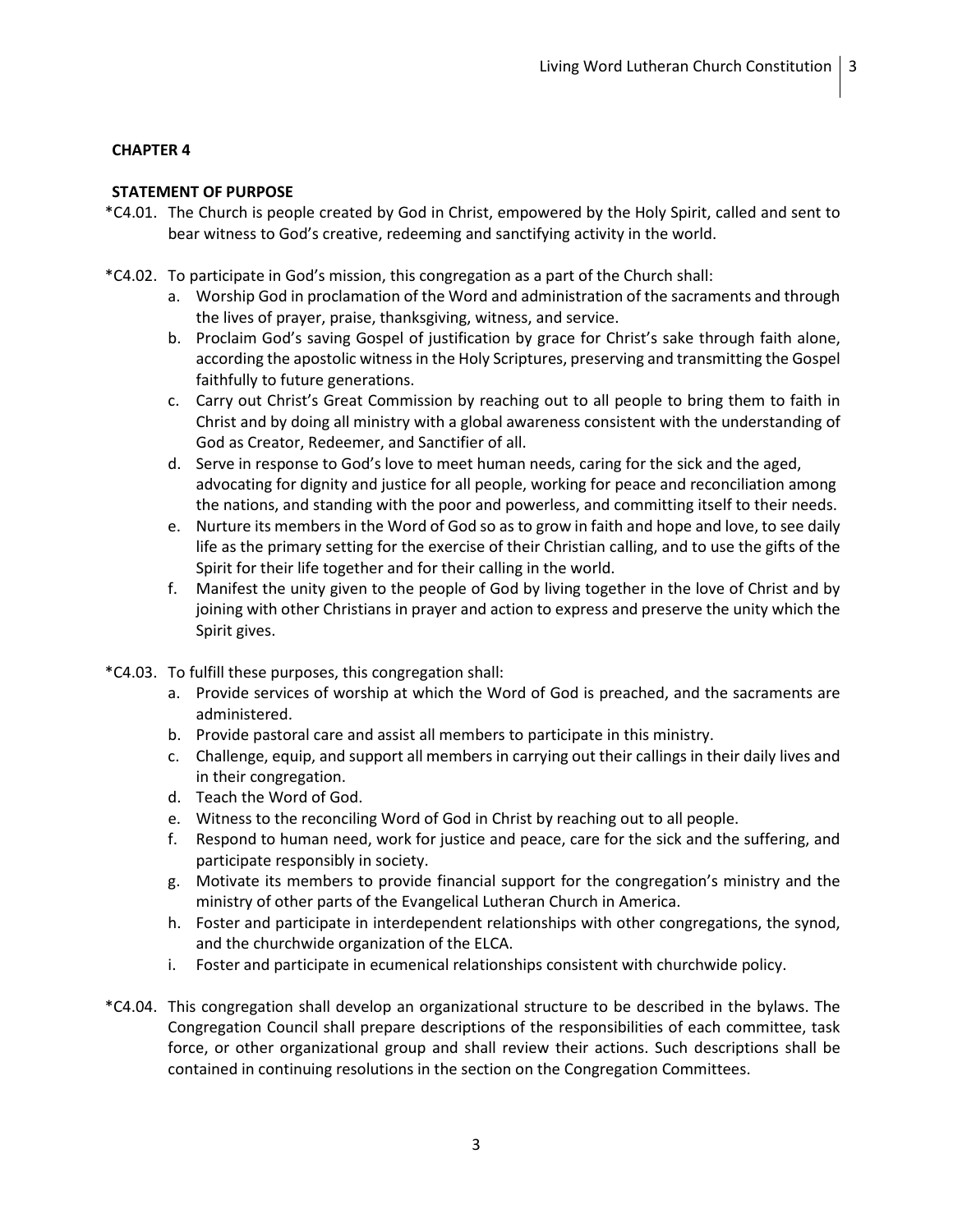- \*C4.05. This congregation shall, from time to time adopt a mission statement which will provide specific direction for its programs.
	- C.4.05.01. The mission of Living Word Lutheran Church is to be a faith community that Welcomes All, Equips All and Sends All.

*A Welcoming Church*: extending the love of Jesus through hospitality and service.

- *An Equipping Church*: partnering with individuals and families to build and model faith. *A Sending Church*: going into the world to be the hands and feet of Jesus.
- \*C4.06. References herein to the nature of the relationship between the three expressions of this church—congregations, synods, and the churchwide organization—as being interdependent or as being in a partnership relationship describe the mutual responsibility of these expressions in God's mission and the fulfillment of the purposes of this church as described in this chapter, and do not imply or describe the creation of partnerships, co-ventures, agencies, or other legal relationships recognized in civil law.

## **CHAPTER 5**

## **POWERS OF THE CONGREGATION**

\*C5.01. The powers of this congregation are those necessary to fulfill its purpose.

- \*C5.02. The powers of this congregation are vested in the Congregation Meeting called and conducted as provided in this constitution and bylaws.
- \*C5.03. Only such authority as is delegated to the Congregation Council or other organizational units in this congregation's governing documents is recognized. All remaining authority is retained by this congregation. This congregation is authorized to:
	- a. call a pastor as provided in Chapter 9;
	- b. terminate the call of a pastor as provided in Chapter 9;
	- c. call a Minister of Word and Service;
	- d. terminate the call of a Minister of Word and Service in conformity with the constitution of the ELCA;
	- e. adopt amendments to the constitution as provided in Chapter 16, and amendments to the bylaws as specified in Chapter 17, and continuing resolutions, as provided in Chapter 18.
	- f. approve the annual budget;
	- g. acquire real and personal property by gift, device, purchase, or other lawful means;
	- h. hold title to and use its property for any and all activities consistent with its purpose;
	- i. sell, mortgage, lease, transfer, or otherwise dispose of its property by any lawful means;
	- j. elect its Congregation Council and require it to carry out their duties in accordance with the constitution, bylaws, and any and all continuing resolutions then in effect; and
	- k. terminate its relationship with the ELCA as provided in Chapter 6.
- \*C5.04. This congregation shall choose from among its voting members, laypersons to serve as voting members of the Synod Assembly as well as persons to represent it at meetings of any conference, cluster, coalition, or other area subdivision of which it is a member. The number of persons to be elected by the congregation and other qualifications shall be as prescribed in guidelines established by the Texas-Louisiana Gulf Coast Synod of the Evangelical Lutheran Church in America.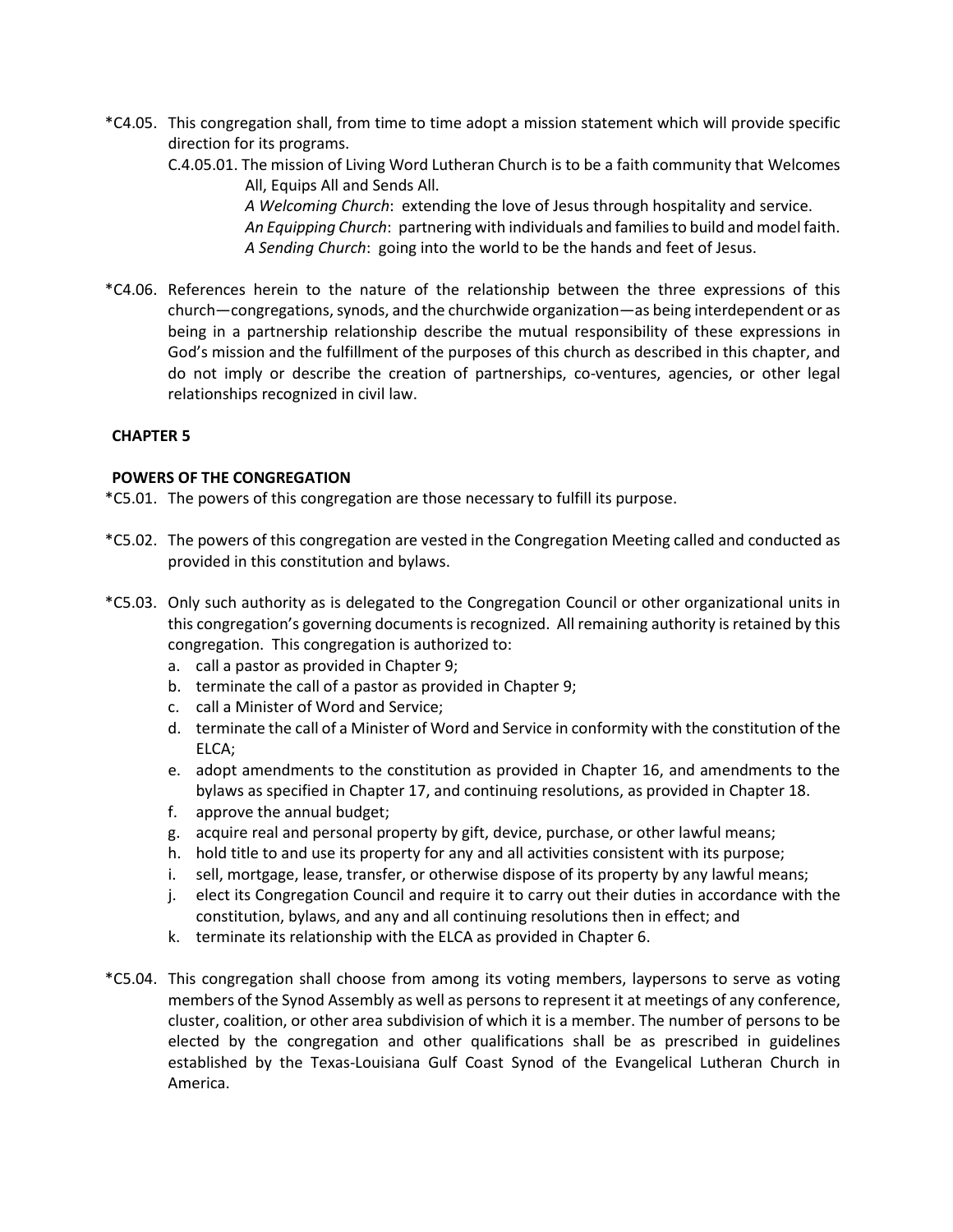C5.05. This congregation may establish and maintain either or both: (i) an internal mission endowment fund; (ii) a separate tax-exempt organization that will operate as specified in this congregation's bylaws and/or continuing resolutions. The purpose of the mission endowment fund and/or separate tax-exempt organization is to provide for mission and ministry work beyond, and in the case of a separate tax exempt organization, independent of, the operational budget of this congregation.

#### **CHAPTER 6**

#### **CHURCH AFFILIATION**

- \*C6.01. This congregation shall be an interdependent part of the Evangelical Lutheran Church in America or its successor, and of the Texas-Louisiana Gulf Coast Synod of the Evangelical Lutheran Church in America. This congregation is subject to the discipline of the ELCA.
- \*C6.02. This congregation accepts the Confession of Faith and agrees to the Purposes of the ELCA and shall act in accordance with them.
- \*C6.03. This congregation acknowledges its relationship with the ELCA in which:
	- a. This congregation agrees to be responsible for its life as a Christian community.
	- b. This congregation pledges its financial support to and participation in the life and mission of the ELCA.
	- c. This congregation agrees to call pastoral leadership from the roster Ministers of word and Sacrament of the ELCA in accordance with its call procedures except in special circumstances and with the approval of the bishop of the synod. These special circumstances are limited either to calling a candidate approved for the roster of Ministers of Word and Sacrament of the ELCA or to contracting for pastoral services with a Minister of Word and Sacrament of a church body with which the ELCA officially has established a relationship of full communion.
	- d. This congregation agrees to consider Ministers of Word and Service for call to other staff positions in the congregation according to the procedures of the ELCA.
	- e. This congregation agrees to file this constitution and any subsequent changes to this constitution with the synod for review to ascertain that all of its provisions are in agreement with the constitution and bylaws of the ELCA and with the constitution of the synod.
- \*C6.04. Affiliation with the ELCA may be terminated as follows:
	- a. This congregation takes action to dissolve.
	- b. This congregation ceases to exist.
	- c. This congregation is removed from membership in the ELCA according to procedures for discipline of the ELCA.
	- d. This congregation follows the procedures outlined in \*C6.05.
- \*C6.05. This congregation may terminate its relationship with the ELCA by the following procedure:
	- a. A resolution indicating the intent to terminate its relationship must be adopted at a legally called and conducted special meeting of the congregation by a two-thirds vote of the voting members present. Such meeting may be held no sooner than 30 days after written notice of the meeting is received by the bishop of the synod, during which time the congregation shall consult with the bishop and the bishop's designees, if any. The times and manner of the consultation shall be determined by the bishop in consultation with the Congregation Council.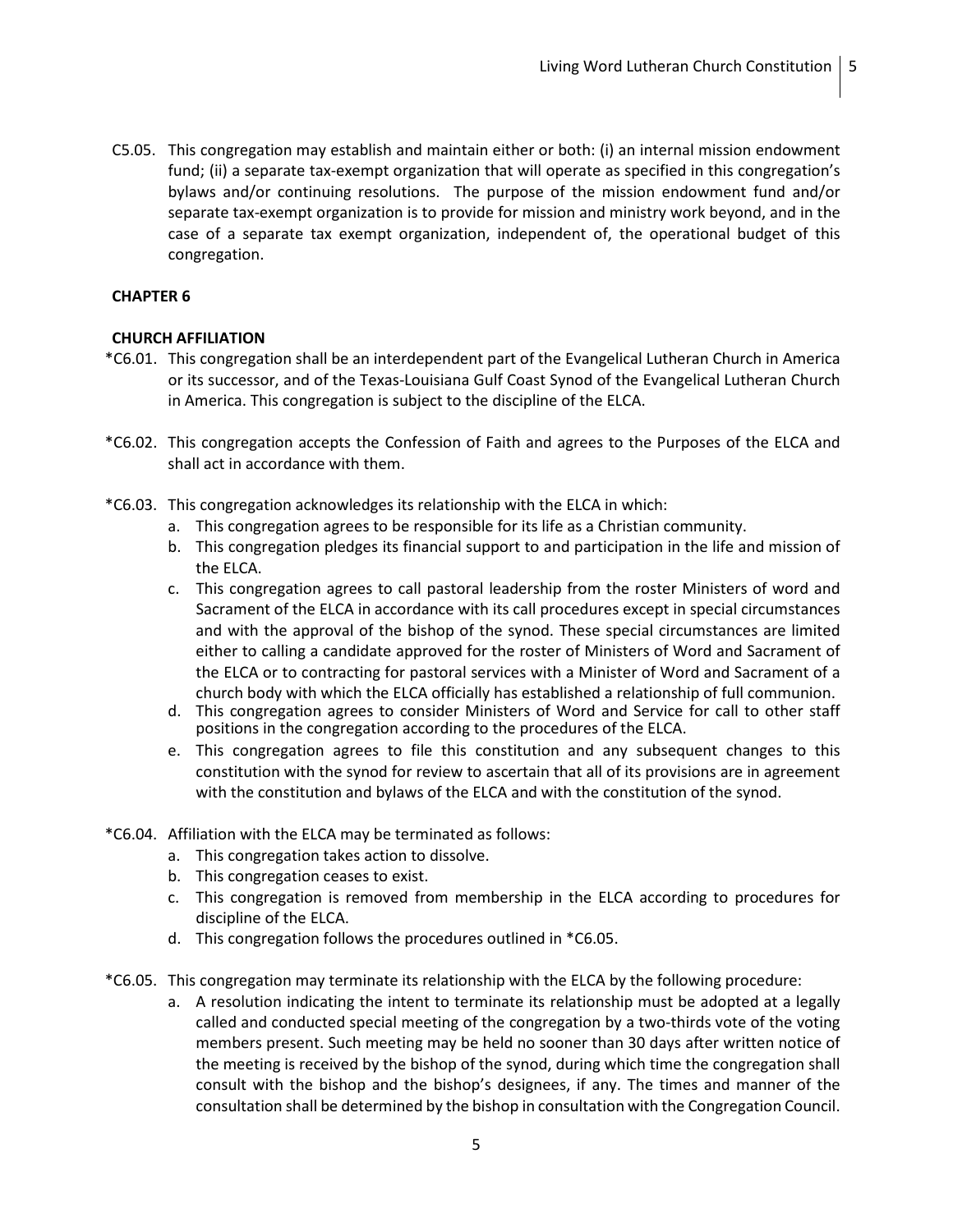Unless he or she is a voting member of the congregation, the bishop and the bishop's designees, if any, shall have voice but not vote at the meeting.

- b. The secretary of this congregation shall submit a copy of the resolution to the bishop, attesting that the special meeting was legally called and conducted and certifying the outcome of the vote, and shall mail a copy of the resolution to voting members of the congregation. This notice shall be submitted within 10 days after the resolution has been adopted.
- c. The bishop of the synod shall continue in consultation, as specified in paragraph a. above, during a period of at least 90 days after receipt by the synod of the notice as specified in paragraph b. above.
- d. If the congregation, after such consultation, still desires to terminate its relationship, such action may be taken at a legally called and conducted special meeting by two-thirds vote of the voting members present. Notice of the meeting shall be mailed to all voting members and to the bishop at least 10 days in advance of the meeting. Unless he or she is a voting member of the congregation, the bishop and the bishop's designees, if any, shall have a voice but not vote at the meeting.
- e. A copy of the resolution, attesting that the special meeting was legally called and conducted and certifying the outcome of the vote, shall be sent to the bishop within 10 days after the resolution has been adopted, at which time the relationship between the congregation and this church shall be terminated subject to paragraphs g., h., and i. below. Unless this notification to the bishop also certifies that the congregation has voted by a two-thirds vote to affiliate with another Lutheran denomination, the congregation will be conclusively presumed to be an independent or non-Lutheran Church.
- f. Notice of termination shall be forwarded by the bishop to the secretary of the ELCA, who shall report the termination to the Churchwide Assembly.
- g. This congregation shall abide by these covenants by and among the three expressions of this church:
	- 1) Congregations seeking to terminate their relationship with this church which fail or refuse to comply with each of the foregoing provisions in \*C6.05., shall be required to receive Synod Council approval before terminating their membership in this church.
	- 2) Congregations, which had been members of the Lutheran Church in America, shall be required, in addition to complying with the foregoing provisions in \*C6.05., to receive synodical approval before terminating their membership in this church.
	- 3) Congregations established by the ELCA shall be required, in addition to complying with the foregoing provisions in \*C6.05., to satisfy all financial obligations to this church and receive Synod Council approval before terminating their membership in this church.
- h. If a congregation fails to achieve the required two-thirds vote of voting members present at the congregation's first meeting as specified in paragraph a. above, another special meeting to consider termination of relationship with this church may be called no sooner than six months after that first meeting. If this congregation fails to achieve the required two-thirds vote of voting members present at the congregation's second meeting as specified in paragraph d. above, another attempt to consider termination of relationship with this church must follow all requirements of \*C6.05. and may begin no sooner than six months after that second meeting.
- \*C6.06. If this congregation considers relocation, it shall confer with the bishop of the synod in which it is territorially located and the appropriate program unit of the churchwide organization before any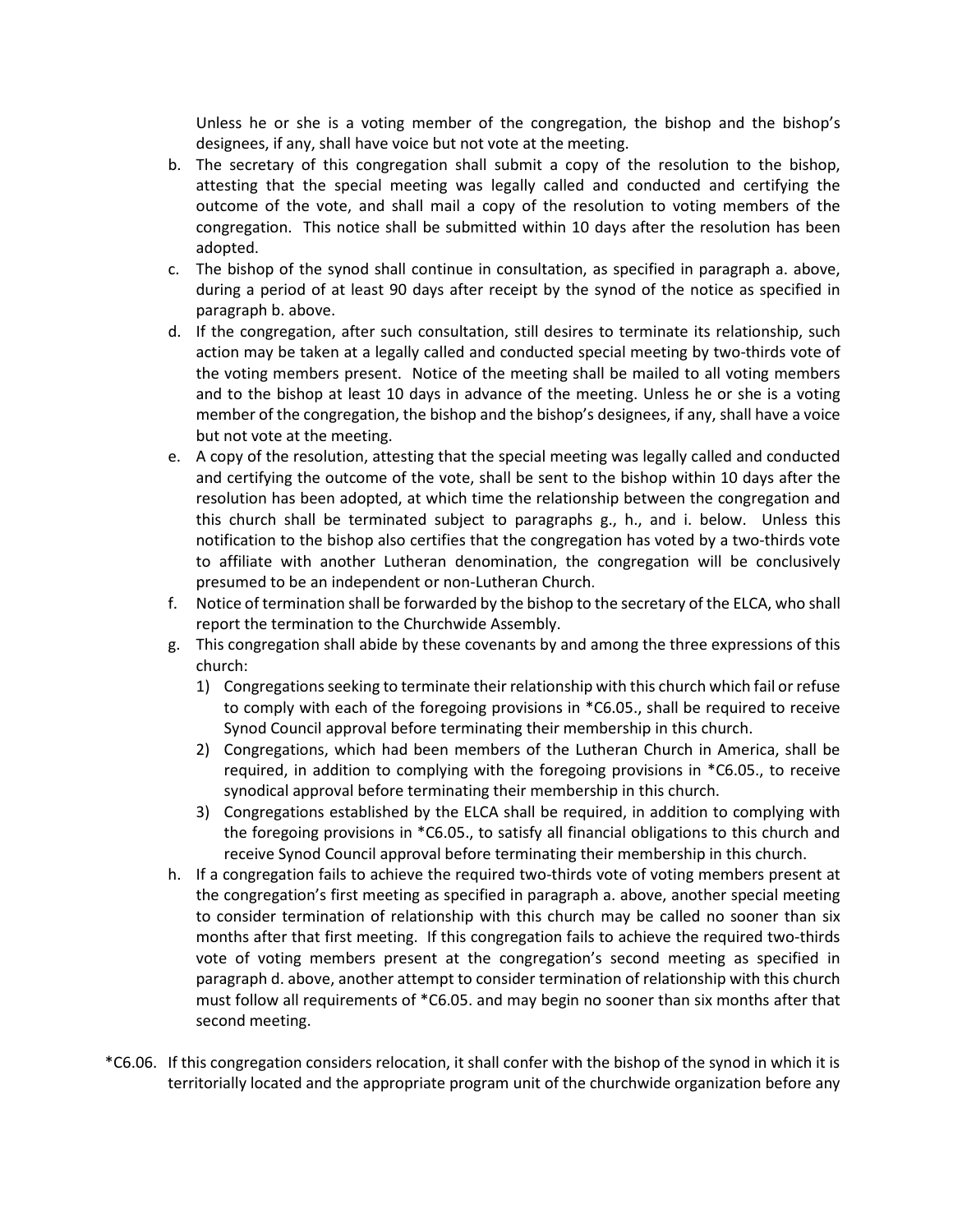steps are taken leading to such action. The approval of the Synod Council shall be received before any such action is affected.

\*C.6.07. If this congregation considers developing an additional site to be used regularly for worship, it shall confer with the bishop of the synod in which it is territorially located and the appropriate unit of the churchwide organization before any steps are taken leading to such action.

#### **CHAPTER 7**

#### **PROPERTY OWNERSHIP**

- \*C7.01. If this congregation ceases to exist, title to undisposed property shall pass to the Texas-Louisiana Gulf Coast Synod of the ELCA.
- \*C7.02. If this congregation is removed from membership in the ELCA according to its procedure for discipline, title to property shall continue to reside in this congregation.
- \*C7.03. If two-thirds of the votes of eligible congregation members at a legally called and conducted special meeting of this congregation vote to transfer to another Lutheran church body, title to property shall continue to reside in this congregation, provided the process for the termination of relationship in \*C6.05. has been followed. Before this congregation takes action to transfer to another Lutheran church body, it shall consult with representatives of the Texas-Louisiana Gulf Coast Synod.
- \*C7.04. If two-thirds of the voting members of this congregation present at a legally called and conducted special meeting of the congregation vote to become independent or relate to a non-Lutheran church body and have followed the process for termination of relationship in C6.05., title to property of this congregation shall continue to reside in this congregation only with the consent of the Synod Council. The Synod Council, after consultation with this congregation by the established synodical process, may give approval to the request to become independent or relate to a non-Lutheran church body, in which case title shall remain with the majority of this congregation. If the Synod Council fails to give such approval, title shall remain in those members who desire to continue as a congregation of the ELCA.
- \*C7.05. Notwithstanding the provisions of \*C7.02. and \*C7.03. above, where this congregation has received property from the synod pursuant to a deed or other instrument containing restrictions under provision C9.71.a. of the *Constitution, Bylaws, and Continuing Resolutions of the Evangelical Lutheran Church in America*, this congregation accepts such restrictions and:
	- a. Shall not transfer, encumber, mortgage, or in any way burden or impair any right, title, or interest in the property without the prior approval of the Synod Council.
	- b. Shall—upon written demand by the Synod Council, pursuant to †S13.23 of the constitution of the Texas-Louisiana Gulf Coast Synod — reconvey and transfer all right, title, and interest in the property to the synod.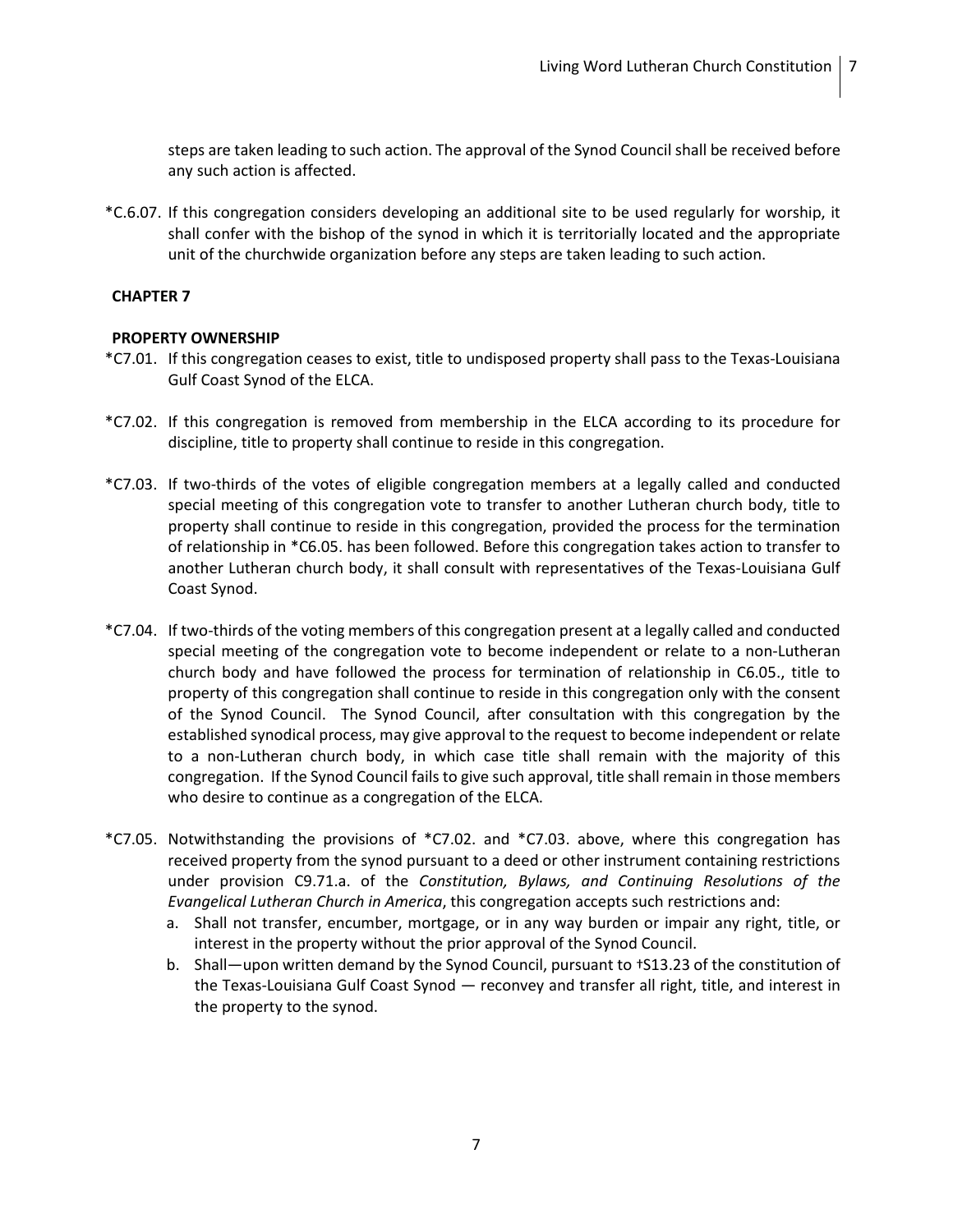#### **MEMBERSHIP**

- \*C8.01. Members of this congregation shall be those baptized persons on the roll of the congregation at the time that this constitution is adopted and those who are admitted thereafter and who have declared and maintain their membership in accordance with the provisions of this constitution and its bylaws.
- \*C8.02. Members shall be classified as follows:
	- a. *Baptized* members are those persons who have been received by the Sacrament of Holy Baptism in this congregation, or, having been previously baptized in the name of the Triune God, have been received by certificate of transfer from other Lutheran congregation or by affirmation of faith.
	- b. *Confirmed* members are baptized persons who have been confirmed in this congregation, those who have been received by adult baptism or by transfer as confirmed members from other Lutheran congregations, or baptized persons received by affirmation of faith.
	- c. *Voting* members are confirmed members. Such confirmed members, during the current or preceding calendar year, shall have communed in this congregation and shall have made a contribution of record to this congregation. Members of this congregation who have satisfied these basic standards shall have the privilege of voice and vote at every regular and special meeting of the congregation as well as other rights and privileges ascribed to voting members by the provisions of this constitution and its Bylaws.
	- d. *Associate* members are persons holding membership in other Christian congregations who wish to retain such memberships but desire to participate in the life and mission of this congregation. These individuals have all the privileges and duties of memberships except voting rights or the rights and privileges ascribed to voting members by the provisions of this constitution and its Bylaws.
	- e. *Seasonal* members are voting members of other ELCA congregations who wish to retain such membership but desire to participate in the life and mission of this congregation, including exercising limited voting rights in this congregation. The Congregational Council may grant seasonal membership to such persons provided that this congregation is a member of a synod where the Synod Council has approved seasonal member voting in its territory. Such seasonal members shall have all the privileges and duties of voting members except that:
		- 1) they shall not be eligible for elected office in, or for membership on the Congregation Council or on a call committee of, this congregation;
		- 2) they shall not have the right to vote on any matter concerning or affecting the call or termination of call of any minister of this congregation;
		- 3) they shall not have the right to vote on any matter concerning or affecting the affiliation of this congregation with the ELCA;
		- 4) they shall not be eligible to serve as voting members from this congregation of the Synod Assembly or the Churchwide Assembly;
		- 5) they shall not, even if otherwise permitted by this congregation, vote by proxy or by absentee ballot; and
		- 6) they shall not, within any two calendar month period, exercise voting rights in this congregation and in the congregation where they remain voting members.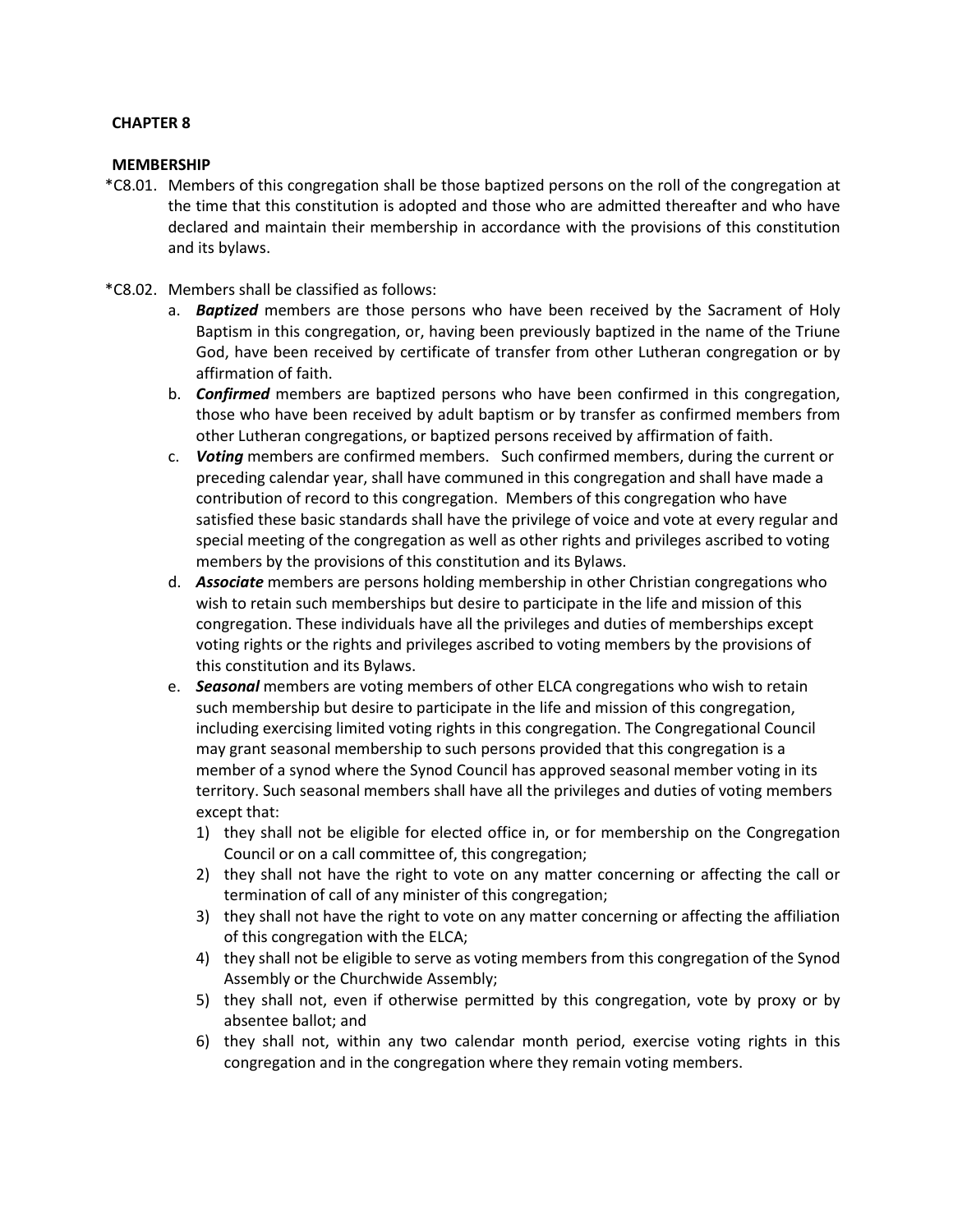- \*C8.03. All applications for confirmed membership shall be submitted to and shall require the approval of the Congregation Council.
- \*C8.04. It shall be the privilege and duty of members of this congregation to:
	- a. make regular use of the means of grace, both Word and sacraments;
	- b. live a Christian life in accordance with the Word of God and the teachings of the Lutheran church; and
	- c. support the work of this congregation, the synod, and the churchwide organization of the ELCA through contributions of their time, abilities, and financial support as biblical stewards.
- \*C8.05. Membership in this congregation shall be terminated by any of the following:
	- a. death;
	- b. resignation;
	- c. transfer or release;
	- d. disciplinary action in accordance with ELCA constitutional provision 20.41. and the accompanying bylaws; or
	- e. removal from the roll due to inactivity in accordance with the provisions of this constitution and its Bylaws.

Such persons who have been removed from the roll of members shall remain persons for whom the Church has a continuing pastoral concern.

## **CHAPTER 9**

## **ROSTERED MINISTER**

- \*C9.01. Authority to call a pastor shall be in this congregation by at least a two-thirds of the voting members present and voting at a meeting legally called for that purpose. Before a call is issued, the officers, or a committee elected by the Congregation Council to recommend the call, shall seek advice and help of the bishop of the synod.
	- C9.01.01. There shall be only one Lead Pastor position. Other pastor positions as are called in accordance with the constitution shall be subordinate to the Lead Pastor and shall be designated herein as Associate or Assistant Pastors.
	- C9.01.02. The Congregation Council is empowered to hire, on a contract basis, ordained pastors to serve specific roles as necessary and on terms and conditions adopted by the Congregation Council.
	- C9.01.03. The Lead Pastor shall:
		- a. Be the spiritual leader of this congregation, discerning God's will for the church and interpreting theology.
		- b. Be responsible for the well-being of the congregation.
		- c. Be responsible for and manage the church's relationship with the ELCA, as defined in the constitution.
		- d. Be responsible for and manage the church's relationship with the local community.
		- e. Propose changes to this congregation's mission, vision and values.
		- f. Propose the long-term strategic plan for the church.
		- g. Initiate informal affiliations and relationships with other organizations.
		- h. Hire, terminate, direct, supervise, manage and evaluate the performance of nonpastor staff, and determine their compensation to be proposed in the annual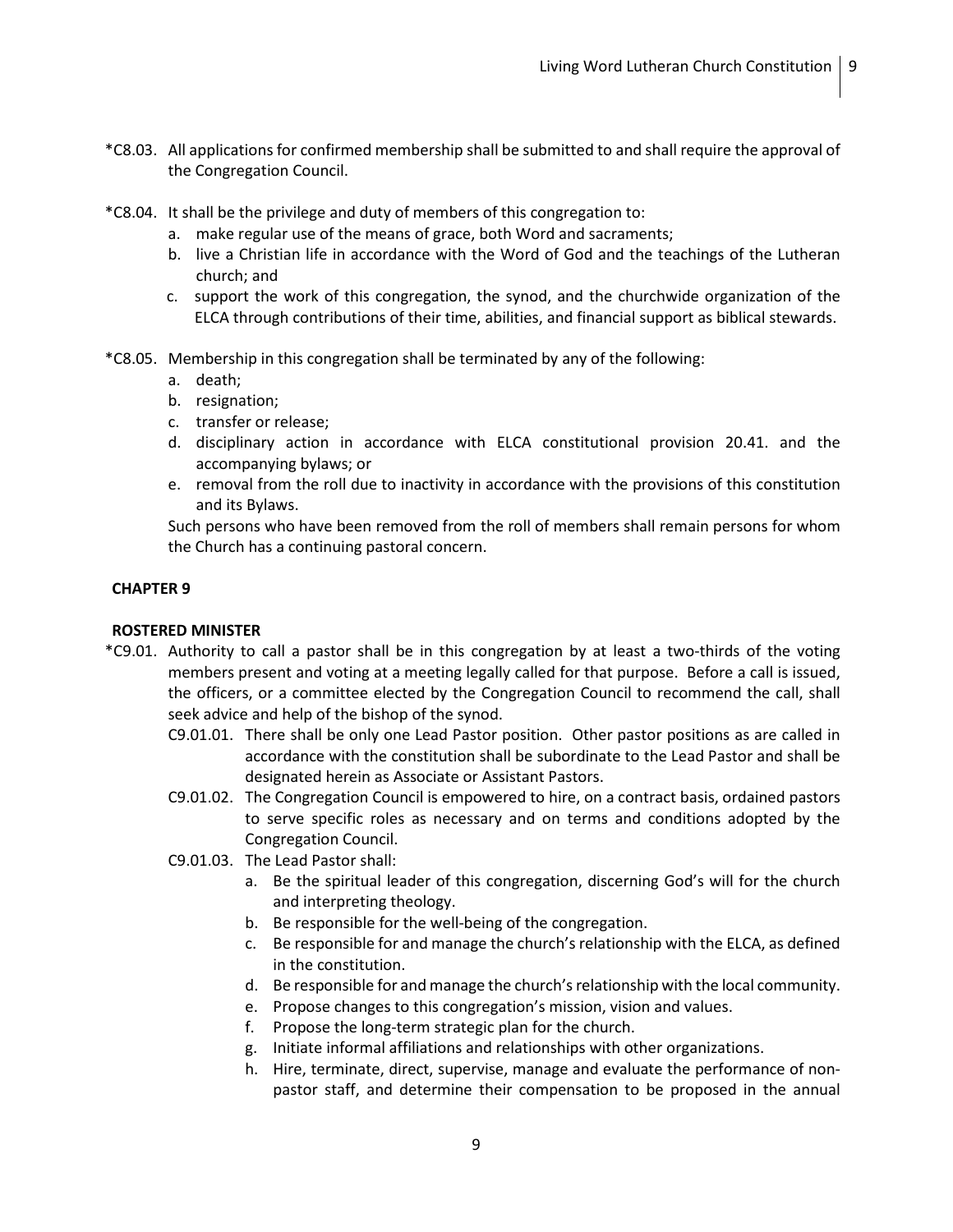budget. For Associate or Assistant Pastors (including pastors retained in accordance with Section 9.01.02. of these bylaws, terminate, direct, supervise, manage and evaluate the performance of the pastors, and determine their compensation to be proposed in the annual budget.

- \*C9.02. Only a member of the roster of Ministers of Word and Sacrament of the Evangelical Lutheran Church in America or a candidate for the roster of Ministers of the Word and Sacrament who has been recommended for the congregation by the synodical bishop may be called as a pastor of this congregation.
- \*C9.03. Consistent with the faith and practice of the ELCA,
	- a. Every Minister of Word and Sacrament shall:
		- 1) preach the Word;
		- 2) administer the sacraments;
		- 3) conduct public worship;
		- 4) provide pastoral care;
		- 5) seek and encourage qualified persons to prepare for the ministry of the Gospel;
	- 6) impart knowledge of this church and its wider ministry through distribution of its communications and publications;
		- 7) witness to the Kingdom of God in the community, in the nation and abroad; and
		- 8) speak publicly to the world in solidarity with the poor and oppressed, calling for justice and proclaiming God's love for the world.
	- b. Each Pastor with a congregational call shall, within the congregation:
		- 1) offer instruction, confirm, marry, visit the sick and distressed, and bury the dead;
		- 2) relate to all schools and other organizations of this congregation;
		- 3) install regularly elected members of the Congregation Council;
		- 4) with the Congregation Council, administer discipline; and
		- 5) endeavor to increase the support given by the congregation to the work of the ELCA churchwide organization and of the Texas-Louisiana Gulf Coast Synod of the ELCA.
- \*C9.04. The specific duties of the pastor, compensation, and other matters pertaining to the service of the pastor shall be included in a letter of call, which shall be attested by the bishop of the synod.
- \*C9.05. The provisions for termination of the mutual relationship between a Minister of Word and Sacrament and this congregation shall be as follows:
	- a. The call of a congregation, when accepted by a pastor, shall constitute a continuing mutual relationship and commitment which shall be terminated only by death or, following consultation with the synodical bishop, for the following reasons:
		- 1) mutual agreement to terminate the call or the completion of a call for a specific term;
		- 2) resignation of the pastor, which shall become effective, unless otherwise agreed, 30 days after the date on which it was submitted;
		- 3) inability to conduct the pastoral office effectively in the congregation in view of local conditions;
		- 4) physical disability or mental incapacity of the pastor;
		- 5) suspension of the pastor through discipline for more than three months;
		- 6) resignation or removal of the pastor from the roster of Ministers of Word and Sacrament of this church;
		- 7) termination of the relationship between this church and the congregation;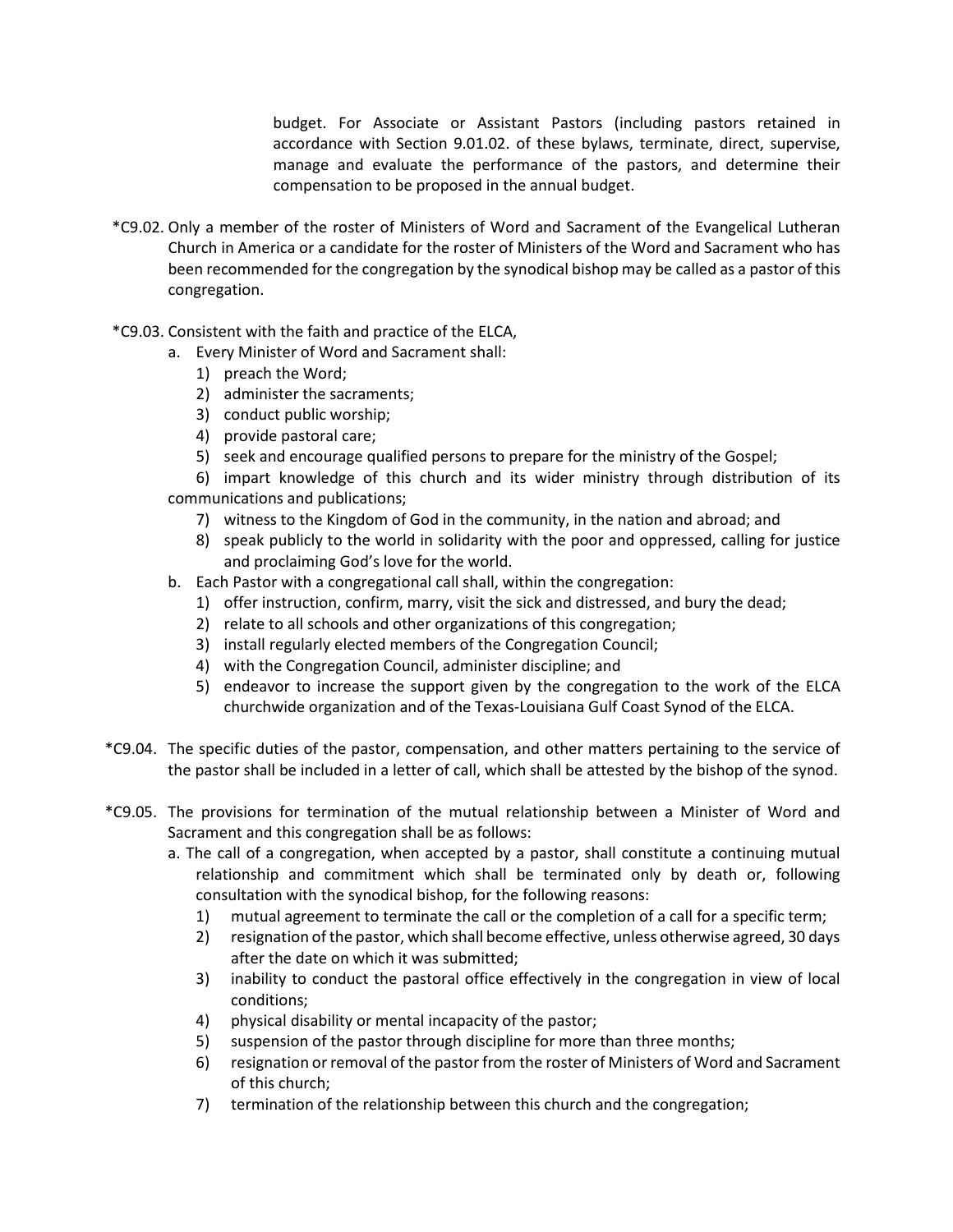- 8) dissolution of the congregation or the termination of a parish arrangement; or
- 9) suspension of the congregation through discipline for more than six months.
- b. When allegations of physical disability or mental incapacity of the pastor under paragraph a.4) above, or ineffective conduct of the pastoral office under paragraph a.3) above, have come to the attention of the bishop of this synod,
	- 1) the bishop in his or her sole discretion may investigate such conditions personally together with a committee of two rostered ministers and one layperson, or
	- 2) when such allegations have been brought to the synod's attention by an official recital of allegations by the Congregation Council or by a petition signed by at least one-third of the voting members of the congregation, the bishop personally shall investigate such conditions together with a committee of two rostered ministers and one layperson.
- c. In case of alleged physical disability or mental incapacity under paragraph a.4) above, the bishop's committee shall obtain and document competent medical opinion concerning the pastor's condition. When a disability or incapacity is evident to the committee, the bishop of this synod may declare the pastorate vacant. When the pastorate is declared vacant, the Synod Council shall list the pastor on the roster of Ministers of Word and Sacrament as disabled. Upon removal of the disability and the restoration of the pastor to health, the bishop shall take steps to enable the pastor to resume the ministry, either in the congregation last served or in another appropriate call.
- d. In the case of alleged local difficulties that imperil the effective functioning of the congregation under paragraph a.3) above, the bishop's committee shall endeavor to hear from all concerned persons, after which the bishop together with the committee shall present their recommendations first to the pastor and then to the congregation. The recommendations of the bishop's committee must address whether the pastor's call should come to an end and, if so, may suggest appropriate severance arrangements. The committee may also propose other actions that should be undertaken by the congregation and by the pastor, if appropriate. If the pastor and congregation agree to carry out such recommendations, no further action need be taken by the synod.
- e. If either party fails to assent to the recommendations of the bishop's committee concerning the pastor's call, the congregation may dismiss the pastor only at a legally called meeting after consultation with the bishop, either (a) by a two-thirds vote of the voting members present and voting where the bishop and the committee did not recommend termination of the call, or (b) by a simple majority vote of the voting members present and voting where the bishop and the committee recommended termination of the call.
- f. If, in the course of proceedings described in paragraph c. or paragraph d. above, the bishop's committee concludes that there may be grounds for discipline, the committee shall make recommendations concerning disciplinary action in accordance with the provisions of this church's constitution, bylaws, and continuing resolutions.
- \*C9.06. At a time of pastoral vacancy, an interim pastor shall be appointed by the bishop of the synod with the consent of this congregation or the Congregation Council.
- \*C9.07. During the period of service, an interim pastor shall have the rights and dutiesin the congregation of a regularly called pastor and may delegate the same in part to a supply pastor with the consent of the bishop of the synod and this congregation or Congregation Council. The interim pastor and any rostered minister providing assistance shall refrain from exerting influence in the selection of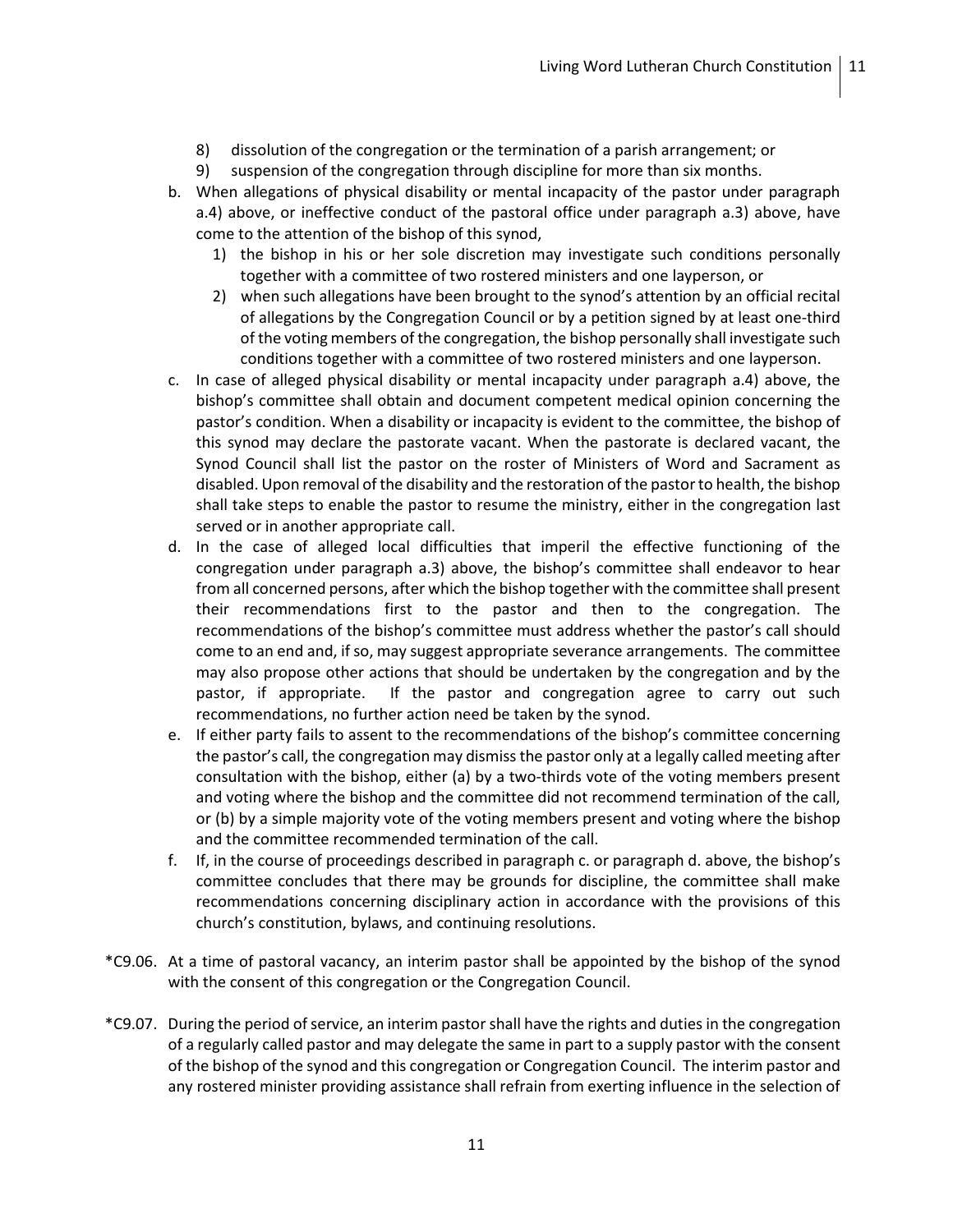a pastor. Unless previously agreed upon by the Synod Council, an interim pastor is not available for a regular call to the congregation served.

- \*C9.08. This congregation shall make satisfactory settlement of all financial obligations to a former pastor before calling a successor. A pastor shall make satisfactory settlement of all financial obligations to this congregation before beginning service in a call to another congregation or employment in another ministry setting related to the ELCA.
- \*C9.09. When a pastor is called to serve in the company with another pastor or pastors, the privileges and responsibilities of each pastor shall be specified in documents to accompany the call and to be drafted in consultation involving the pastors, the Congregation Council, and the bishop of the synod. As occasion requires, the documents may be revised through similar consultation.
- \*C9.11. With the approval of the bishop of this synod, the congregation may depart from \*C9.05.a. and call a pastor for a specific term. Details of such calls shall be in writing setting forth the purpose and conditions involved. Prior to the completion of a term, the bishop or a designated representative of the bishop, shall meet with the pastor and representatives of this congregation for a review of the call. Such call may also be terminated before its expiration in accordance with the provision of \*C9.05.a.
- \*C9.12. The pastor of this congregation:
	- a. shall keep accurate parochial records of all baptisms, confirmations, marriages, burials, communicants, members received, members dismissed, or members excluded from the congregation;
	- b. shall submit a summary of such statistics annually to the synod; and
	- c. shall become a member of this congregation upon receipt and acceptance of the letter of call. In a parish of multiple congregations, the pastor shall hold membership in one of the congregations.
- \*C9.13. The pastor(s) shall submit a report of his or her ministry to the bishop of the synod at least 90 days prior to each regular meeting of the Synod Assembly.
- \*C9.14. The parochial records of this congregation shall be maintained by or at the direction of the pastor and shall remain the property of the congregation. The secretary of this congregation shall attest in writing to the bishop of this synod that such records have been placed in his or her hands in good order by a departing pastor before the installation of that pastor in another field of labor or the granting of the synod of retired status to the pastor.
- C9.15. Under special circumstances, subject to approval of the synodical bishop and the concurrence of the congregation, a Minister of Word and Sacrament of a church body with which the ELCA officially has established a relationship of full communion may serve temporarily as pastor of the congregation under a contract between the congregation and pastor in a form proposed by the synodical bishop and approved by the congregation.
- \*C9.21. Authority to call a Minister of Word and Service shall be in this congregation by at least a twothirds vote of voting members present and voting at a meeting legally called for that purpose. Before a call is issued, the officers, or a committee elected by the Congregation Council to recommend the call, shall seek the advice and help of the bishop of the synod.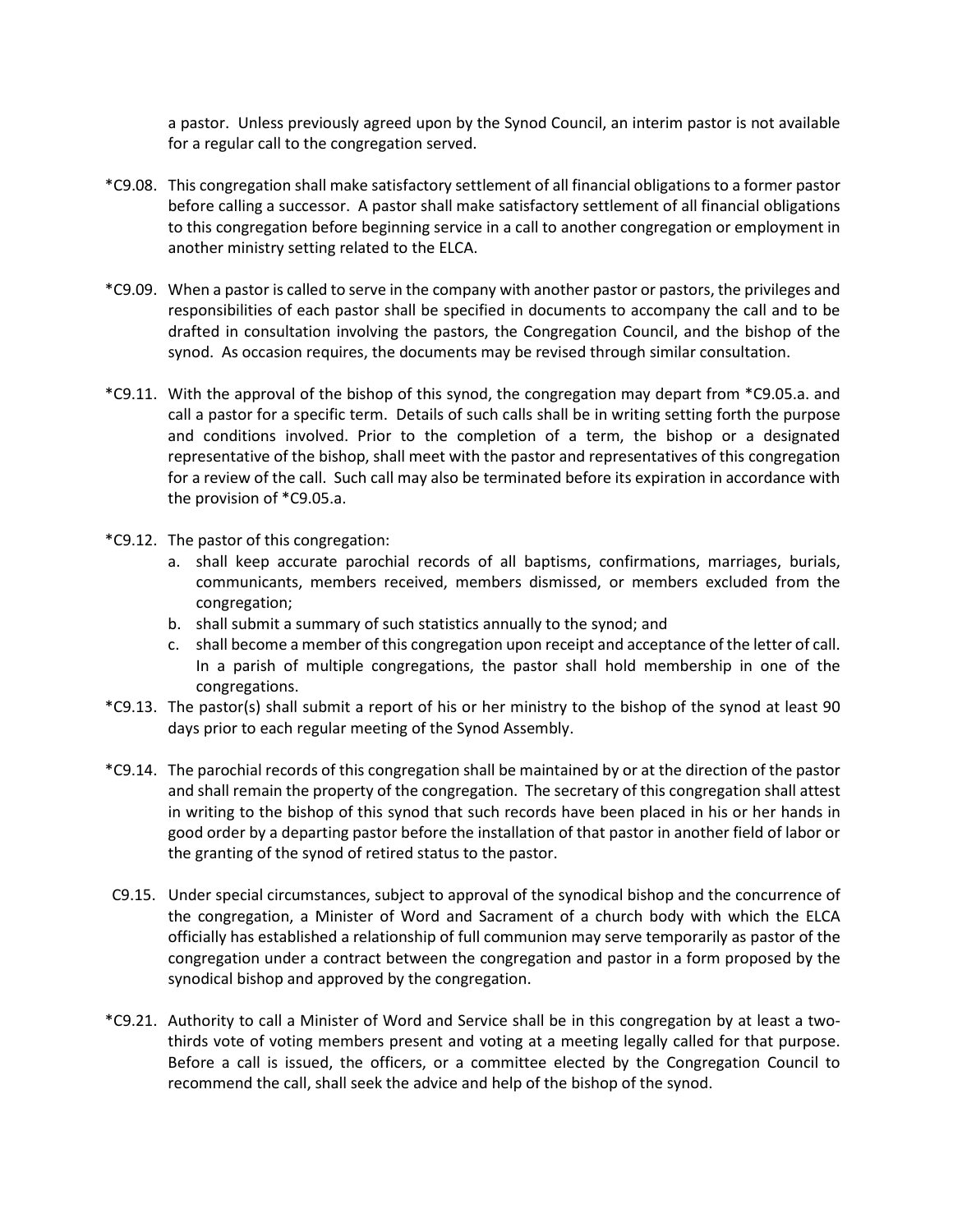- \*C9.22. Only a member of the roster of Ministers of Word and Service of the Evangelical Lutheran Church in America or a candidate for the roster of Ministers of Word and Service who has been recommended for this congregation by the synodical bishop may be called as a deacon of this congregation.
- \*C9.23. Consistent with the faith and practice of the Evangelical Lutheran Church in America, every Minister of Word and Service shall:
	- a. Be rooted in the Word of God, for proclamation and service;
	- b. Advocate a prophetic diakonia that commits itself to risk-taking and innovative service on the frontiers of the Church's outreach, giving particular attention to the suffering places in God's world;
	- c. Speak publicly to the world in solidarity with the poor and oppressed, calling for justice and proclaiming God's love for the world, witnessing to the realm of God in the community, the nation, and abroad;
	- d. Equip the baptized for ministry in God's world that affirms the gifts of all people;
	- e. Encourage mutual relationships that invite participation and accompaniment of others in God's mission;
	- f. Practice stewardship that respects God's gift of time, talents, and resources;
	- g. Be grounded in a gathered community for ongoing diaconal formation;
	- h. Share knowledge of the ELCA and its wider ministry of the Gospel and advocate for the work of all expressions of this church; and
	- i. Identify and encourage qualified persons to prepare for ministry of the Gospel.
- \*C9.24. The specific duties of the deacon, compensation, and other matters pertaining to the service of the deacon shall be included in a letter of call, which shall be attested by the bishop of the synod.
- \*C9.25. The provisions for termination of the mutual relationship between a Minister of Word and Service and a congregation shall be as follows:
	- a. The call of a congregation, when accepted by a deacon, shall constitute a continuing mutual relationship and commitment, which shall be terminated only by death or, following consultation with the synodical bishop, for the following reasons:
		- 1) mutual agreement to terminate the call or the completion of a call for a specific term;
		- 2) resignation of the deacon, which shall become effective, unless otherwise agreed, no later than 30 days after the date on which it was submitted;
		- 3) inability to conduct the ministry of Word and Service effectively in this congregation in view of local conditions;
		- 4) physical disability or mental incapacity of the deacon;
		- 5) suspension of the deacon through discipline for more than three months;
		- 6) resignation or removal of the deacon from the roster of Ministers of Word and Service of this church;
		- 7) termination of the relationship between this church and this congregation;
		- 8) dissolution of this congregation or the termination of a parish arrangement; or
		- 9) suspension of this congregation through discipline for more than six months.
	- b. When allegations of physical disability or mental incapacity of the deacon under paragraph a.4) above, or ineffective conduct of the office of Minister of Word and Service under paragraph a.3) above, have come to the attention of the bishop of this synod,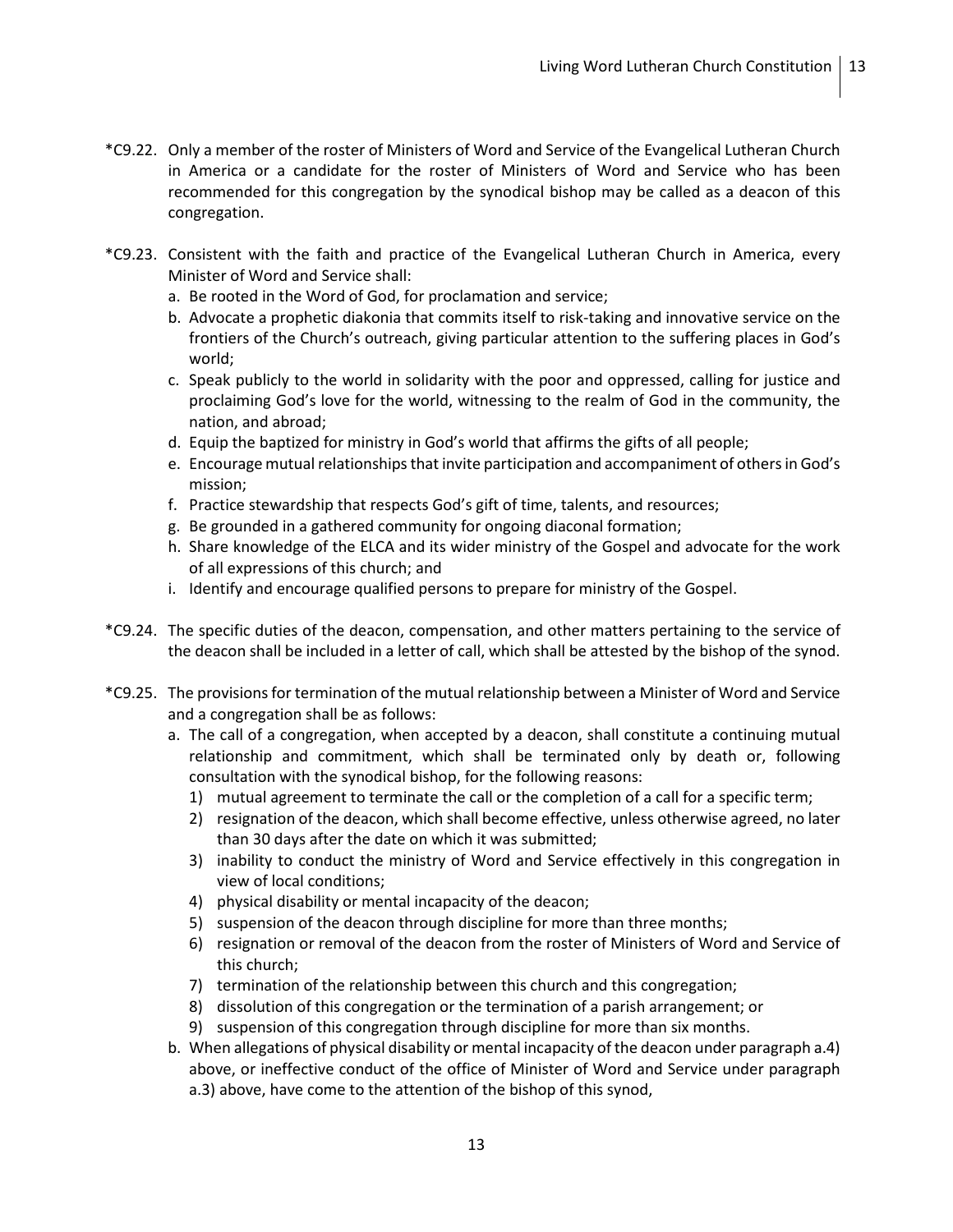- 1) the bishop in his or her sole discretion may investigate such conditions personally together with a committee of two rostered ministers and one layperson, or
- 2) when such allegations have been brought to the synod's attention by an official recital of allegations by the Congregation Council or by a petition signed by at least one-third of the voting members of this congregation, the bishop personally shall investigate such conditions together with a committee of two rostered ministers and one layperson.
- c. In case of alleged physical disability or mental incapacity under paragraph a.4) above, the bishop's committee shall obtain and document competent medical opinion concerning the deacon's condition. When a disability or incapacity is evident to the committee, the bishop of this synod may declare the position vacant. When the position is declared vacant, the Synod Council shall list the deacon on the roster of Ministers of Word and Service as disabled. Upon removal of the disability and the restoration of the deacon to health, the bishop shall take steps to enable the deacon to resume the ministry, either in the congregation last served or in another appropriate call.
- d. In the case of alleged local difficulties that imperil the effective functioning of this congregation under paragraph a.3) above, the bishop's committee shall endeavor to hear from all concerned persons, after which the bishop together with the committee shall present their recommendations first to the deacon and then to this congregation. The recommendations of the bishop's committee must address whether the deacon's call should come to an end and, if so, may suggest appropriate severance arrangements. The committee may also propose other actions that should be undertaken by this congregation and by the deacon, if appropriate. If the deacon and congregation agree to carry out such recommendations, no further action need be taken by the synod.
- e. If either party fails to assent to the recommendations of the bishop's committee concerning the deacon's call, this congregation may dismiss the deacon only at a legally called meeting after consultation with the bishop, either (a) by a two-thirds vote of the voting members present and voting where the bishop and the committee did not recommend termination of the call, or (b) by a majority vote of the voting members present and voting where the bishop and the committee recommended termination of the call.
- f. If, in the course of proceedings described in paragraph c. or paragraph d. above, the bishop's committee concludes that there may be grounds for discipline, the committee shall make recommendations concerning disciplinary action in accordance with the provisions of this church's constitution, bylaws, and continuing resolutions.
- \*C9.26. The deacon shall make satisfactory settlement of all financial obligations to a former congregation before:
	- a. installation in another field of labor, or
	- b. the issuance of a certificate of dismissal or transfer.
- \*C9.2**7.** When a deacon is called to serve in company with another rostered minister or other rostered ministers, the privileges and responsibilities of each rostered minister shall be specified in documents to accompany the call and to be drafted in consultation involving the rostered ministers, the Congregation Council, and the bishop of the synod. As occasion requires, the documents may be revised through a similar consultation.
- \*C9.28. With the approval of the bishop of the synod, this congregation may depart from \*C9.25.a. and call a deacon for a specific term. Details of such calls shall be in writing setting forth the purpose and conditions involved. Prior to the completion of a term, the bishop or a designated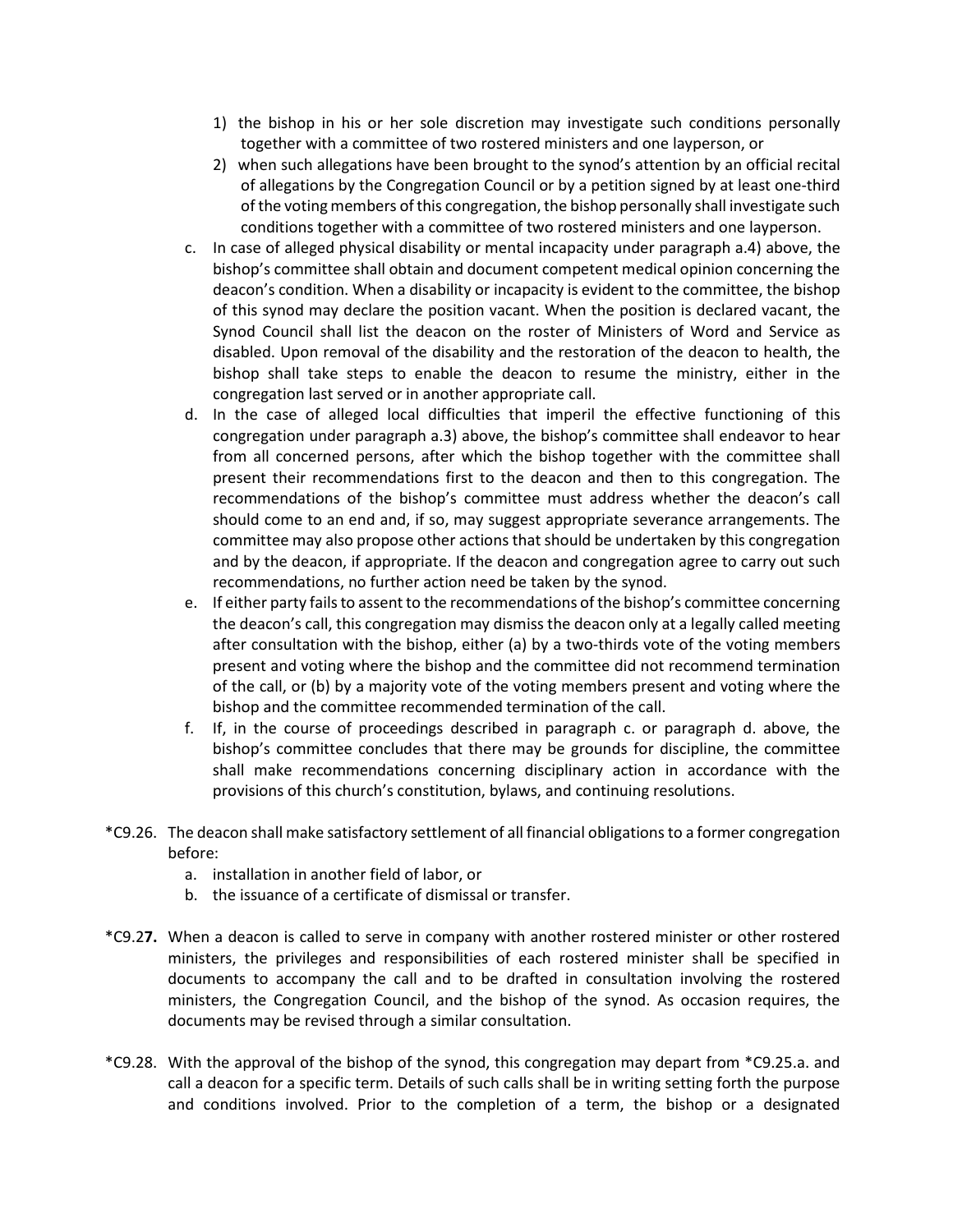representative of the bishop shall meet with the deacon and representatives of this congregation for a review of the call. Such a call may also be terminated before its expiration in accordance with the provisions of \*C9.25.a.

- \*C9.29. The deacon shall become a member of this congregation upon receipt and acceptance of the letter of call. In a parish of multiple congregations, the deacon shall hold membership in one of the congregations.
- \*C9.31. The deacon(s) shall submit a report of his or her ministry to the bishop of the synod at least 90 days prior to each regular meeting of the Synod Assembly.

## **CHAPTER 10**

#### **CONGREGATION MEETING**

- C10.01. The regular Congregation Meetings of this congregation consist of two types. The first type is a general business meeting. Any business of this congregation may be transacted during the general business meeting. The second type of regular Congregation Meeting is a regular election meeting. The election of the members of the Congregation Council shall be the only business conducted at the regular election meeting. The regular Congregation Meetings of this congregation shall be held at a time specified in the by-laws.
	- C10.01.01. The regular election meeting of this congregation shall be held annually during the months of April or May.
	- C10.01.02. The specific dates for each regular Congregation Meeting shall be selected each year by the Congregation Council.
- C10.02. A special Congregation Meeting may be called by the Lead Pastor, the Congregation Council, or the president of this congregation. A special Congregation Meeting shall also be called at the written request of ten percent of the voting members. The call for each special Congregation Meeting shall specify the purpose for which it is to be held and no other business shall be transacted.
- C10.03. Notice of all meetings of this congregation shall be given at the services of worship on the preceding two consecutive Sundays and by mail or email transmission to all voting members at least 10 days in advance of the date of the meeting. Where there is no record of an email address for a voting member or such email notification is returned as undelivered, the posting of such notice in the regular mail, with the regular postage affixed or paid, sent to the last known address of such member(s) shall be sufficient.
- C10.04. Ten percent of the count of voting members recorded in this congregation's most recent annual report approved by this congregation shall constitute a quorum.
- C10.05. The method of permissible voting at a meeting, as determined from time to time by the Congregation Council, shall be set forth in the notice for such meeting, and may include (but shall not be limited to) one or more of the following: voice vote, paper and/or electronic ballot, proxy ballot, or absentee ballot, provided that: (i) in the event of voice voting, no proxy or absentee ballot shall be permitted, and in the event that the result of such voice vote is not clearly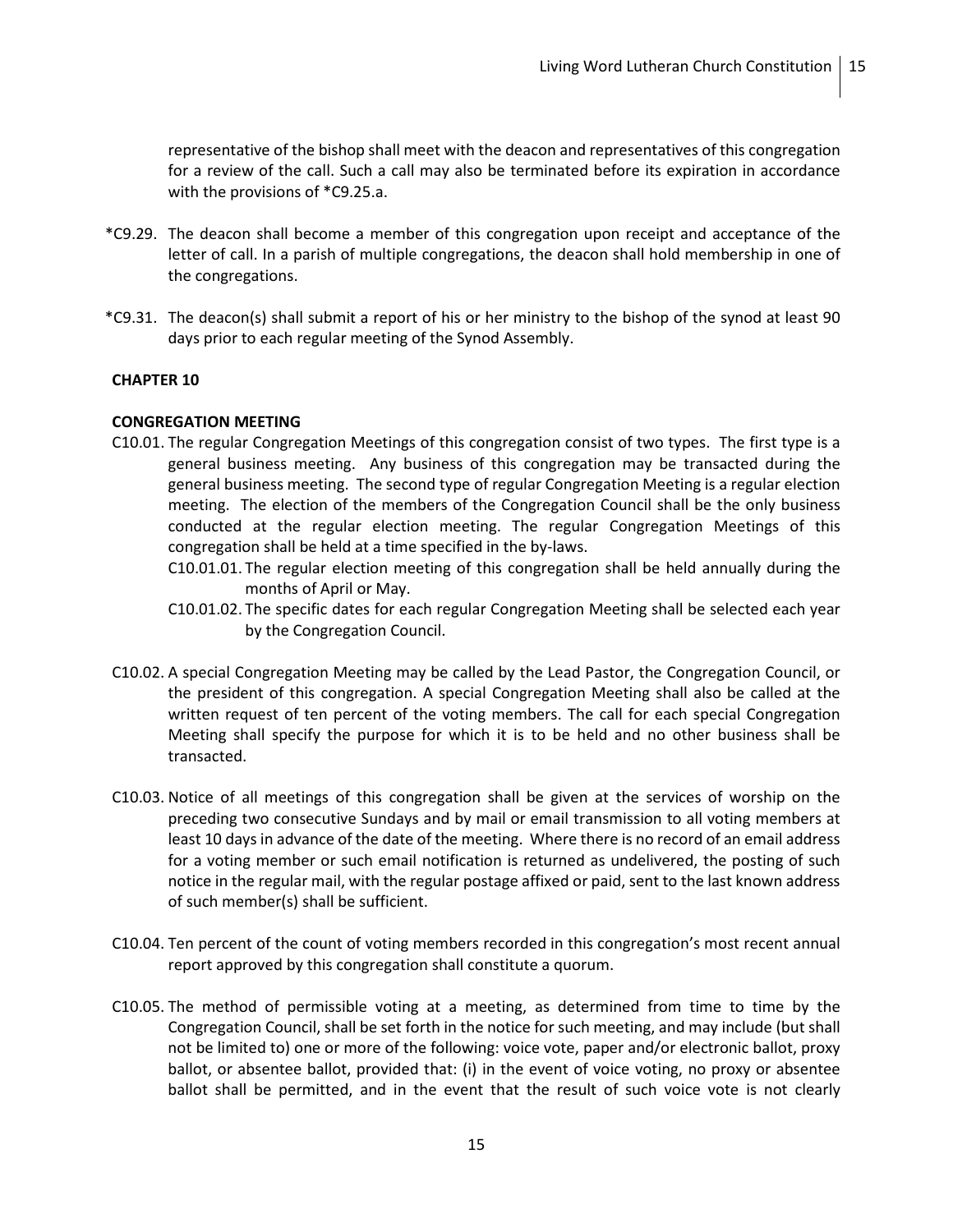determinable a paper and/or electronic ballot shall be required; (ii) any proxy or absentee ballot may be obtained solely at the conclusion of an announced information session prior to such meeting and shall clearly identify the member to whom it is issued; and (iii) any electronic ballot shall require prior confirmation by the Congregation Council of technical and technological capabilities therefor.

- C10.06. All actions approved by this congregation shall be by majority vote, except as otherwise provided in this constitution or required by state law.
- C10.07. *Robert's Rules of Order*, latest edition, shall govern the parliamentary procedure of all meetings of this congregation.

## **CHAPTER 11**

## **OFFICERS**

- C11.01. The officers of this congregation shall include a president, vice-president, and secretary/treasurer. a. Duties of the officers shall be specified in the bylaws.
	- C11.01.01. The president is the chief officer of this congregation and the Congregation Council. The president shall preside at all meetings of this congregation and Congregation Council. The president, in consultation with the Executive Committee, shall set all agendas for the Congregation Meetings and the Congregation Council meetings. The president, with the approval of the Congregation Council, shall appoint the recording secretary and parliamentarian for all Congregation meetings and the chairpersons of all teams.
	- C11.01.02. The vice president assumes the responsibilities of the president in the event of the absence or incapacity of the president. The vice president shall undertake such duties and responsibilities as the president may assign.
	- C11.01.03. The Secretary-Treasurer shall be responsible for seeing that accurate minutes of all Congregational Meetings and all Congregation Council Meetings are kept by the recording secretary. The minutes of such meetings shall be kept in a volume which shall be preserved in the congregational archives. The secretary-treasurer shall be responsible for seeing that the books of account of this congregation are kept by the financial secretary. The secretary-treasurer shall be responsible for ensuring that all funds received by the congregation are disbursed on proper orders. The secretarytreasurer shall be a member of the Finance Advisory Committee. The secretarytreasurer shall be responsible for preparing and providing a written report of all financial transactions to the congregation at the general business meeting.
	- b. The officers shall be adult voting members of this congregation who have attained the age of 21.
	- c. Officers of this congregation shall serve similar offices of the Congregation Council and shall be voting members of the Congregation Council.
	- d. The pastor(s) shall not serve as an officer of this congregation.
- C11.02. The Congregation Council shall elect its officers from its membership, by majority vote, and they shall be the officers of this congregation. The officers shall serve for one year or until their successors are elected. Members of the Congregation Council and officers shall be installed the first Sunday in June or as soon thereafter as reasonably possible.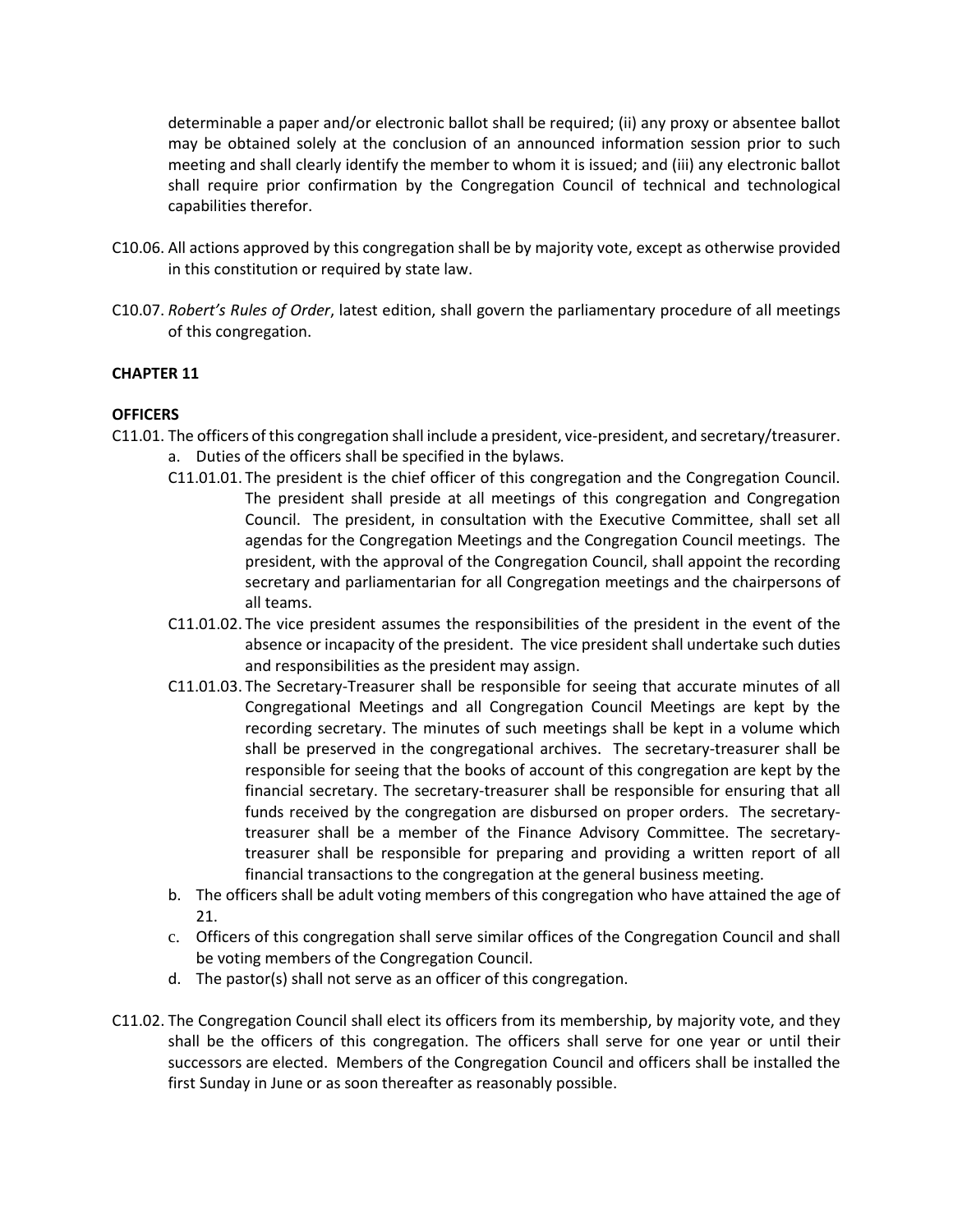- C11.03. No officer shall hold more than one office at a time. No elected officer shall be eligible to serve more than two consecutive terms in the same office.
- C11.04. An office is declared vacant if the officer ceases to be a voting member of this congregation, resigns from office, has disciplinary action imposed on him/her by the Congregation Council, or is absent from three regular meetings of the Congregation Council, without cause and/or without advance notice, in a calendar year.
- C11.05. Should an office be declared vacant, the Congregation Council shall elect, by majority vote, a successor for the unexpired term.
- C11.06. The Officers and the Lead Pastor shall constitute the Executive Committee of the Congregation Council with such duties and authority as set forth in the bylaws.

#### **CONGREGATION COUNCIL**

- C12.01. The voting membership of the Congregation Council shall consist of the pastor(s), the officers of the congregation, and not more than 7 other members of the congregation. Any voting member of the congregation may be elected, subject only to the limitation on the length of continuous service permitted in that office. A member's place on the Congregation Council shall be declared vacant if the member (a) ceases to be a voting member of this congregation, (b) resigns from the Congregation Council, (c) has disciplinary action imposed on him/her by the Congregation Council, or (d) is absent from four successive regular meetings of the Congregation Council without cause. C12.01.01. Members of this congregation who are employed as paid staff by the congregation or who have members of their immediate family employed as paid staff by the congregation shall not be eligible for election to the Congregation Council. This section does not apply to the pastor(s) serving as a member of the Congregation Council.
- C12.02. The members of the Congregation Council except the pastor(s) shall be elected in accordance with the terms of Section C12.01. hereof to serve for two years or until their successors are elected. The election shall take place at a properly called and conducted regular election meeting of this congregation. Such members shall be eligible to serve no more than three full terms consecutively. Their term shall begin on June 1 of the year in which they are elected. Their tenure shall be so arranged that approximately half of the terms expire annually.
- C12.03. Should a member's place on the Congregational Council be declared vacant, the Congregation Council may elect (and in the event the number of remaining members is less than five, shall elect), by majority vote, a successor until the next regular election meeting.
- C12.04. The Congregation Council shall have a general oversight of the life and activities of this congregation, and in particular its worship life, to the end that everything be done in accordance with the Word of God and the faith and practice of the ELCA. The duties of the Congregation Council shall include the following: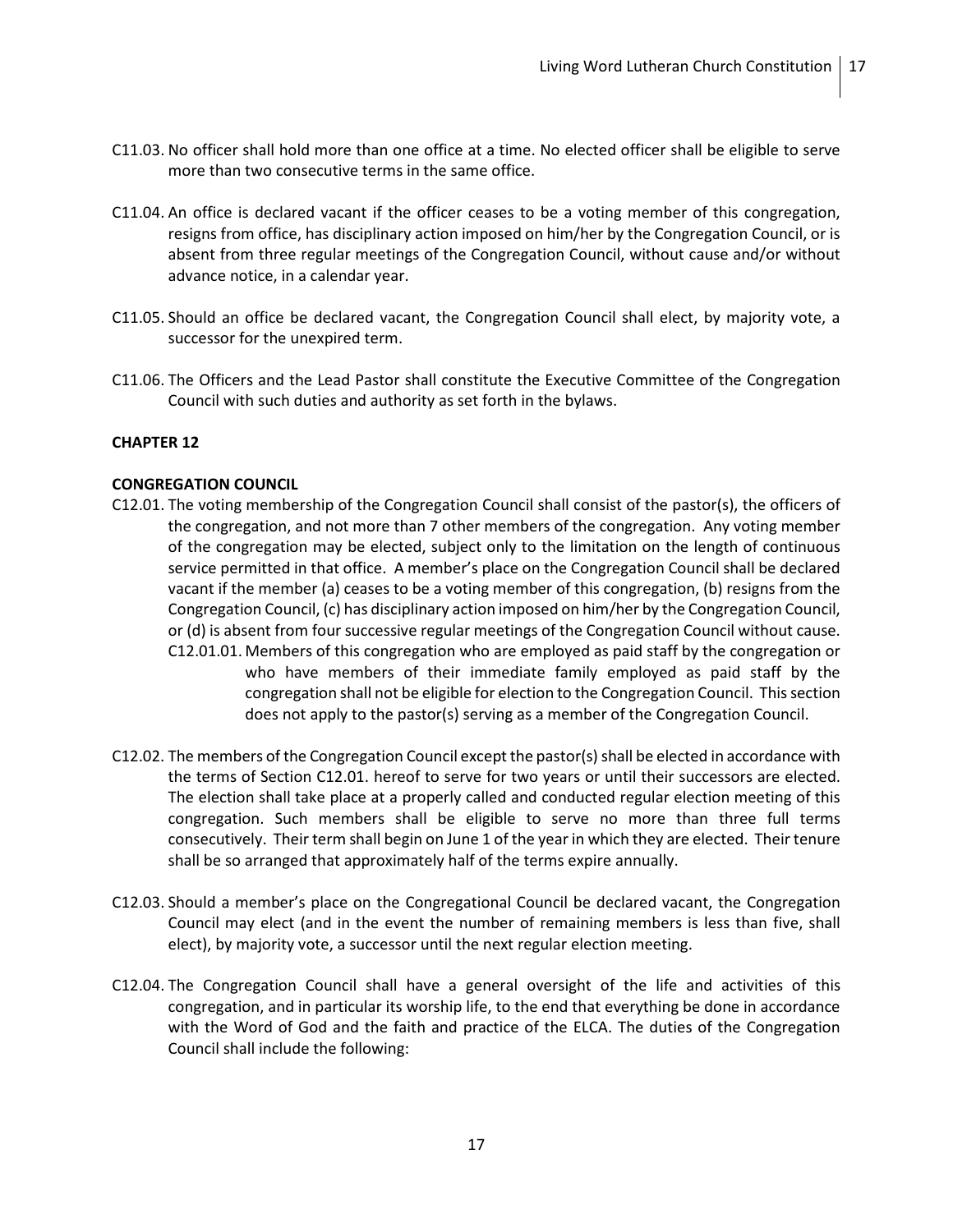- a. To lead this congregation in partnership with the Lead Pastor in developing, approving and stating its mission, to do long-range planning, to set goals and priorities, and to evaluate its activities in light of its mission and goals.
- b. To seek to involve all members of this congregation in worship, learning, witness, service, fellowship, and support.
- c. To oversee and provide for the administration of this congregation to enable it to fulfill its functions and perform its mission.
- d. To receive a report on organizational changes initiated by the Lead Pastor.
- e. To maintain supportive relationships with the pastor(s) and staff and help them annually to evaluate the fulfillment of their calling or employment.
- f. To direct, supervise, manage and evaluate the performance of the Lead Pastor, and determine the compensation of the Lead Pastor to be proposed in the annual budget.
- g. To be examples individually and corporately of the style of life and ministry expected of all baptized persons.
- h. To promote a congregational climate of peace and goodwill, and, as differences and conflicts arise, to endeavor to foster mutual understanding.
- i. To arrange for pastoral service during sickness or absence of the pastor.
- j. To emphasize partnership with the synod and churchwide organization of the ELCA as well as cooperation with other congregations, both Lutheran and non-Lutheran, subject to established policies of the synod and the ELCA.
- k. To recommend and encourage the use of program resources produced or approved by the ELCA.
- l. To seek out and encourage qualified persons to prepare for the ministry of the Gospel.
- m. To evaluate, manage and safeguard against legal and other liabilities, both actual and contingent, impacting this congregation.
- n. For all called pastors, approve or disapprove the recommendation of the Call Committee, and forward the approved candidates to the congregation for approval.
- C12.05. The Congregation Council shall be responsible for the financial and property matters of this congregation.
	- a. The Congregation Council shall be the board of trustees of this congregation, and as such shall be responsible for maintaining and protecting its property and the management of its business and fiscal affairs. It shall have the powers and be subject to the obligations that pertain to such boards under the laws of the state of Texas, except as otherwise provided herein.
	- b. The Congregational Council shall not have the authority to buy, sell, or encumber real property unless specifically authorized to do so by a meeting of the congregation.
	- c. The Congregation Council may enter into contracts or incur obligations of up to 5% of the total operating budget approved for that year by the congregation, for items not included in such budget, without the separate consent of the congregation.
	- d. The Congregation Council shall supervise the preparation of an annual budget for adoption by this congregation, to be approved by the congregation in the month of January in the year to which the budget relates, shall supervise the expenditure of funds in accordance therewith following its adoption, and prior to such adoption may expend no more than one month of such budgeted expenses for such year. The budget shall include this congregation's share in support of the wider ministry being carried on in partnership with the synod and churchwide organization.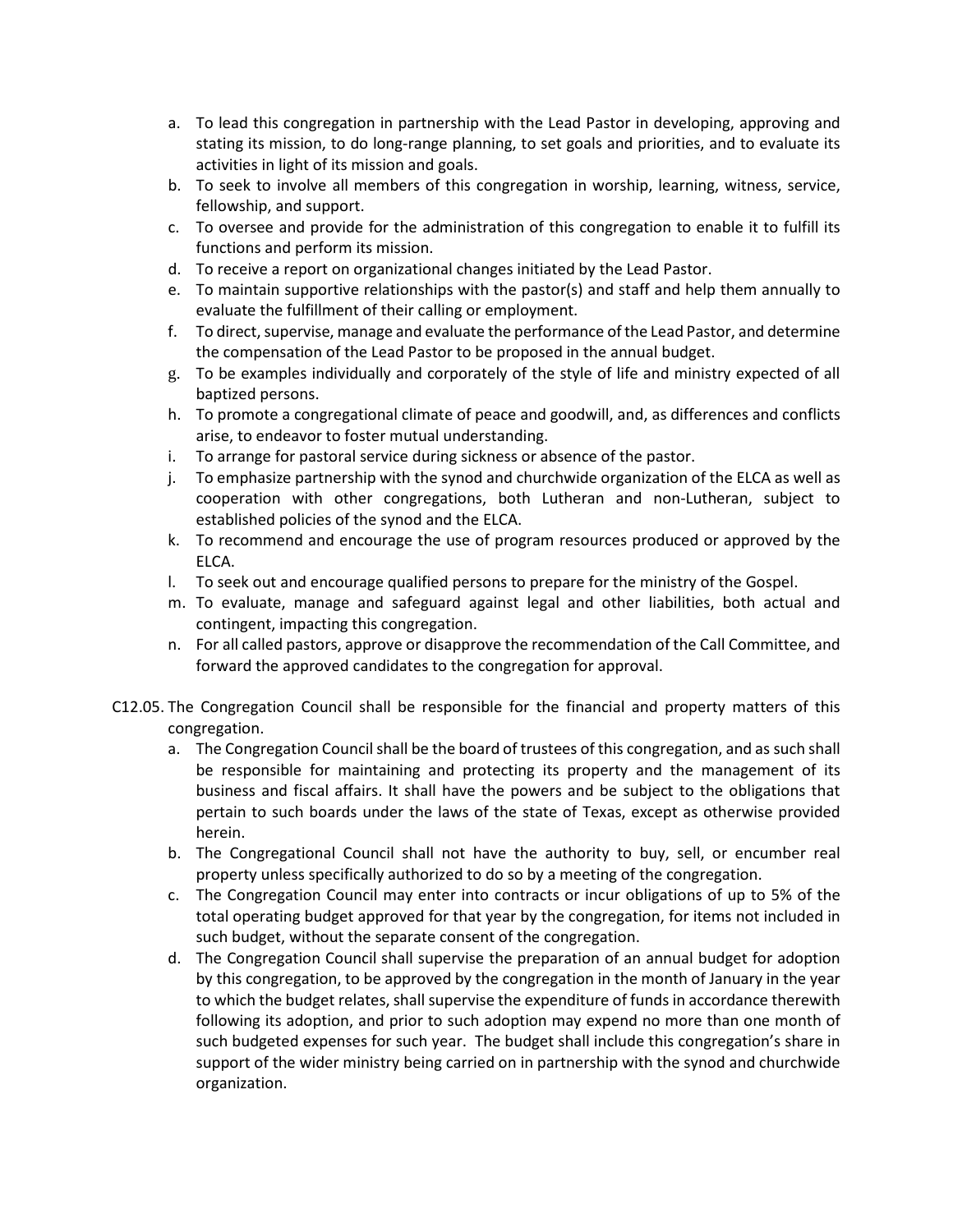- e. The Congregation Council shall ascertain that the financial affairs of this congregation are being conducted efficiently, giving particular attention to the timely payment of all obligations and forwarding of benevolence monies to the synodical treasurer or other designated recipient.
- f. The Congregation Council shall be responsible for this congregation's investments and for the assessment of and adequacy and prudence of insurance against identified risks, including but not limited to risks described in Section 19.01 hereof.
- g. The Congregational Council shall provide for a periodic audit of all accounts of this congregation, the frequency of which audits shall be at least as frequently as may be required under applicable law.
- h. The Congregation Council may reallocate budgeted funds from one category to another category as required to achieve the ministry and mission of this congregation.
- C12.06. The Congregation Council shall see that the provisions of this constitution, its bylaws and the continuing resolutions are carried out.
- C12.07. The Congregation Council shall provide for an annual review of the membership roster.
- C12.08. The Congregation Council shall consult with one or more of the pastors, as deemed appropriate by the pastor and the Congregation Council, in support of such pastor's appointment and supervision of the salaried lay workers of this congregation.
- C12.09. The Congregation Council shall submit a comprehensive report to this congregation at the annual meeting.
- C12.10. The Congregation Council shall normally meet once a month. Congregational Council members may attend such meetings by telephone upon advance notice to the president or the secretary treasurer, who shall make reasonable efforts to facilitate such participation. Special meetings may be called by the pastor or the president and shall be called by the president at the request of at least one-half of the members of the Congregation Council. Notice of each special meeting shall be given to all who are entitled to be present.
	- C12.10.01. Special meetings of the Congregation Council shall be held upon 10 days' notice by first- class mail or 48 hours' notice given personally or by telephone, email transmission, or other similar means of communication. Any such notice shall be addressed or delivered to each Congregation Council member at such person's address as it is shown upon the records of the corporation or as may have been given to the corporation by the Congregation Council member for purposes of notice, or if such address is not shown on such records or is not readily ascertainable, at the place in which the meetings of the Congregation Council are regularly held. Notice by mail shall be deemed to have been given at the time a written notice is deposited in the United States mail, postage prepaid. Any other written notice shall be deemed to have been given at the time it is personally delivered to the recipient or is delivered to a common carrier for transmission, or actually transmitted by the person giving the notice by electronic means, to the recipient. Oral notice shall be deemed to have been given at the time it is communicated, in person or by telephone or wireless, to the recipient or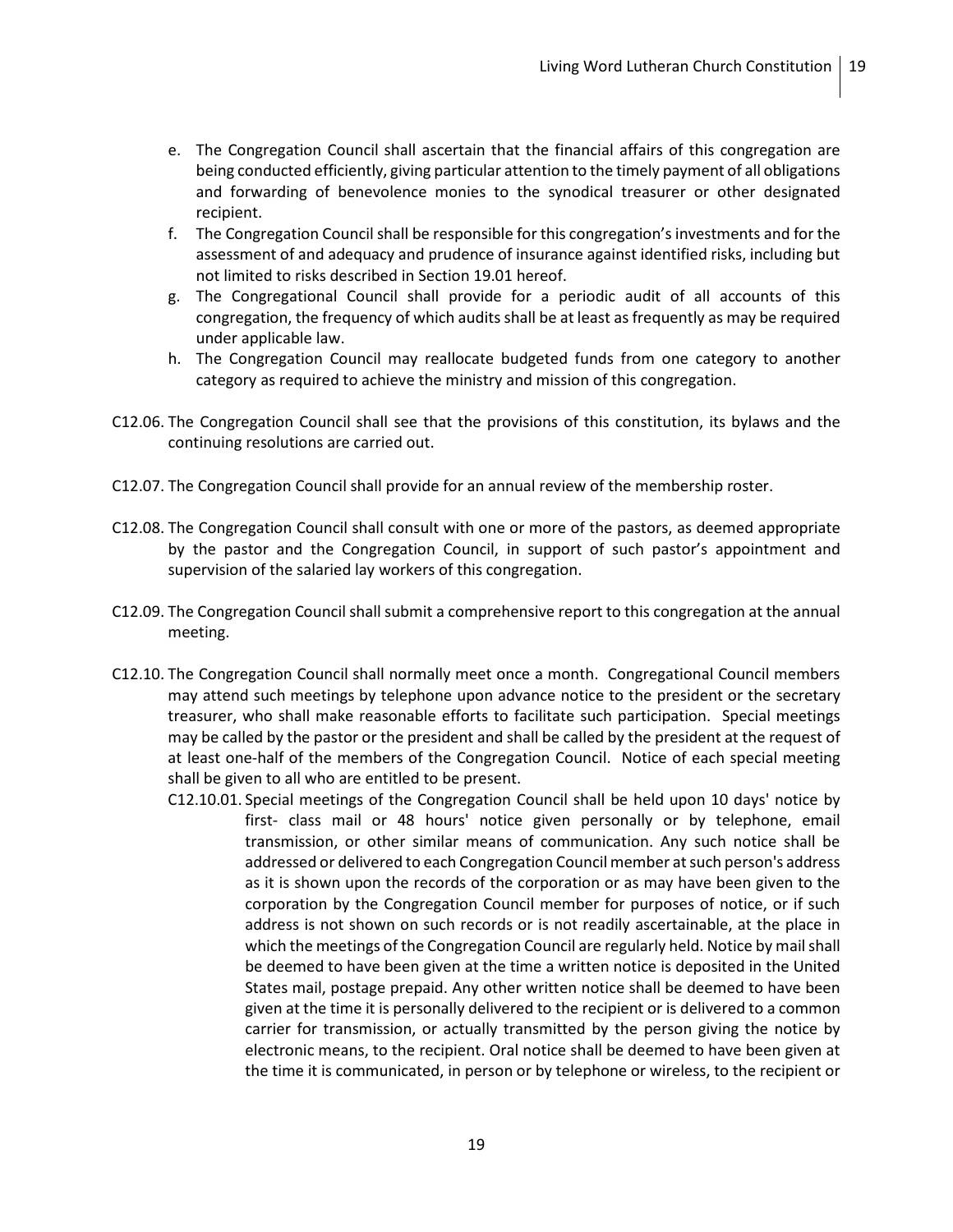to a person at the office of the recipient who the person giving the notice has reason to believe will promptly communicate it to the recipient.

- C12.10.02. Members of the Congregation Council may participate in a meeting through use of conference telephone or similar communications equipment, so long as all members participating in such meeting can hear one another.
- C12.10.03. Any action required or permitted to be taken by the Congregation Council may be taken without a meeting if all members of the Congregation Council shall individually or collectively consent in writing, including by email transmission, to such action. Such written consent or consents shall have the same effect as a unanimous vote of the Congregation Council and shall be filed with the minutes of the proceedings of the Congregation Council.
- C12.10.04. Indemnity. Subject to the limitations provided in the Articles of Incorporation or these bylaws, the congregation shall indemnify any person who was or is a party or is threatened to be made a party to any threatened, pending or completed action, suit or proceeding, whether civil, criminal, administrative or investigative by reason of the fact that such person is or was a Lead Pastor, Associate Pastor, in staff positions, Congregation Council member or officer or member of any Team or committee of the congregation to the fullest extent permitted by Texas law against expenses (including attorneys' fees), judgments, fines, penalties and amounts paid in settlement, actually and reasonably incurred, by such person in connection with such action, suit or proceeding. The congregation shall advance payment of expenses to the fullest extent permitted by Texas law. To the extent permitted by law, the congregation shall indemnify a Congregation Council member or officer for liability for any action taken, or any failure to take any action, as a Congregation Council member or officer, except liability for any of the following: (i) receipt of a financial benefit received by a Congregation Council member or officer to which the Congregation Council member or officer is not entitled; (ii) an intentional infliction of harm on the congregation or its members; (iii) a violation of any criminal law. Any repeal or modification of this provision by members of the congregation shall be prospective only and shall not adversely affect any indemnification obligations of this congregation with respect to any state of facts existing or prior to the time of such repeal or modification.
- C12.11. A quorum for the transaction of business shall consist of a majority of the members of the Congregation Council, including the called pastor(s) or interim pastor, except when the called pastor(s) or interim pastor requests or consents to be absent and has given prior approval to the agenda for such meeting, provided however that in the event of such prior approval, the actions specified on such agenda shall be the only business of such meeting. Two or more consecutive absences of a pastor or interim pastor combined with a corresponding refusal to approve the agenda of such meetings, without the consent of the Congregation Council, shall not preclude action by the Congregation Council, following consultation with the synodical bishop.
- C12.12. The Congregation Council, in consultation with the called pastor(s), shall choose from among the congregation's voting lay members to serve as voting members of the Synod Assembly as well as persons to represent this congregation at meetings of any conference, cluster, coalition, or other area subdivision of which it is a member. The number of persons to be selected to represent this congregation and other qualifications shall be as prescribed in guidelines established by the synod.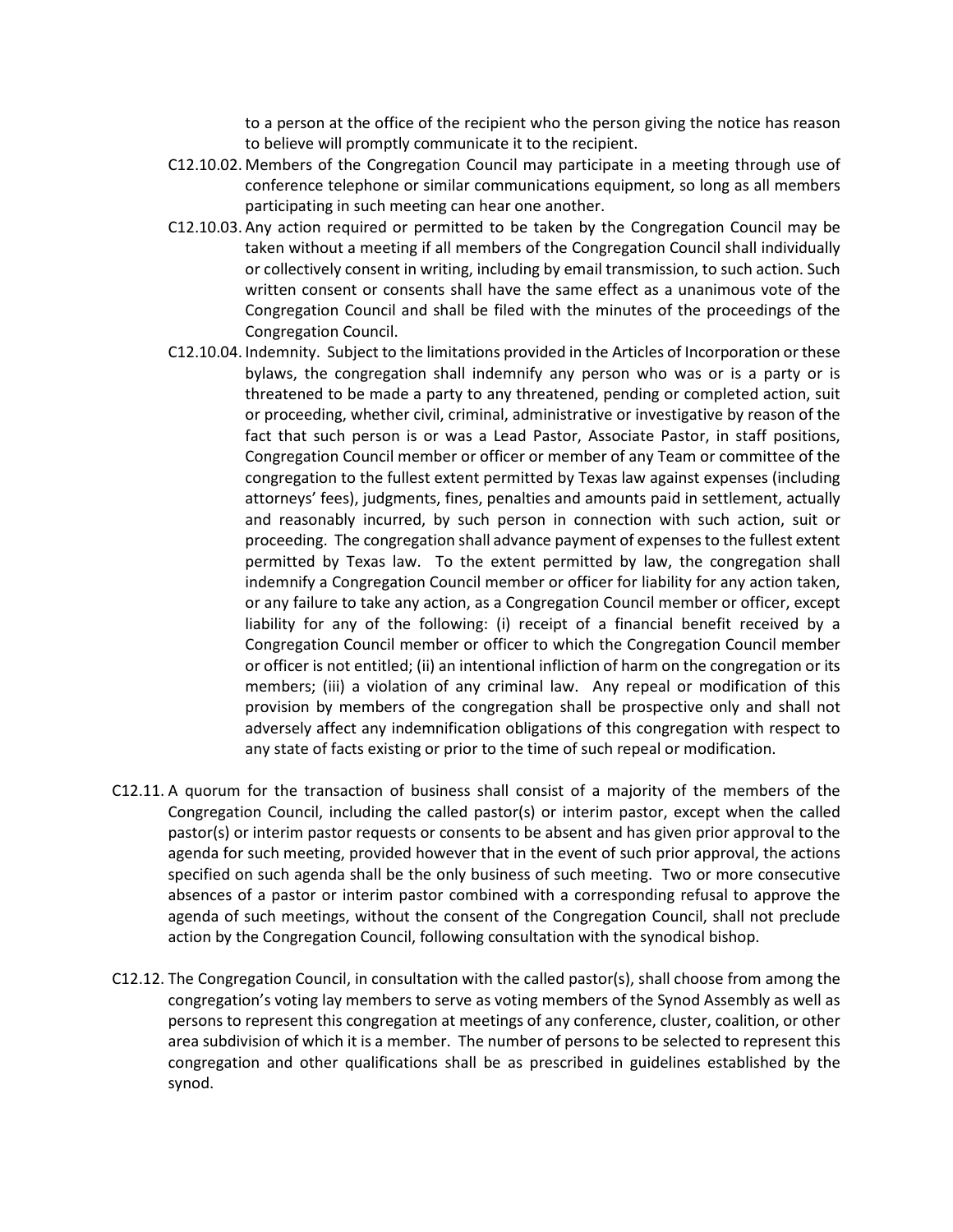C12.13. The Congregation Council and its committees may hold meetings and vote by remote communication, including electronically and by telephone conference, and, to the extent permitted by state law, notice of all meetings may be provided electronically.

## **CHAPTER 13**

#### **CONGREGATION COMMITTEES**

- C13.01. The officers of this congregation and the pastor (or, in the event of multiple pastors, the Lead Pastor) shall constitute the *Executive Committee.*
	- C13.01.01. The Executive Committee shall consist of the president, vice president, secretarytreasurer and Lead Pastor. The Executive Committee shall be responsible for the preparation of the annual report and budget and shall present the report and the budget to the Congregation Council for approval. Thereafter, the Congregation Council shall present the report and the budget to the congregation at the general business meeting.
	- C13.01.02. The Executive Committee shall meet on an 'as needed basis' to conduct emergency matters where the meeting of the full Congregation Council is not practicable. All actions taken by the Executive Committee shall be ratified at the next regularly scheduled meeting of the Congregation Council.
- C13.02. The *Nominating Committee* is to solicit interest and secure candidates for nomination to various vacant council and committee positions.
- C13.03. The *Audit Committee* is to lead an overview of church financial health and accounting practices ensuring they align with ELCA and non-profit accounting standards.
- C13.04. When a pastoral vacancy occurs, a *Call Committee* will screen, interview, and recommend candidates to the congregation council.
- C13.05. The *Finance Advisory Committee* is to recommend and oversee accounting policies and procedures; propose an annual budget; review the financial statements of the church; review the annual audit; report the church's financial condition and make recommendations to the Council.
- C13.06. The *Personnel Advisory Committee* is responsible for assisting the Congregation Council oversee personnel related activities of Living Word and making recommendations to the Council to ensure that the pastors and staff are properly supported.
- C13.07. The *Stewardship Committee* shall be tasked with setting annual or ongoing efforts to help lead ministerial goals through a regular program of outreach and education focused on the giving of members' time, talent and financial gifts.
- C13.08. The Learning Center shall maintain a *TLC Advisory Board* to act in accordance with the church's ministry, regulated educational standards and accreditation, providing guidance and oversight to the operations and mission of the Center.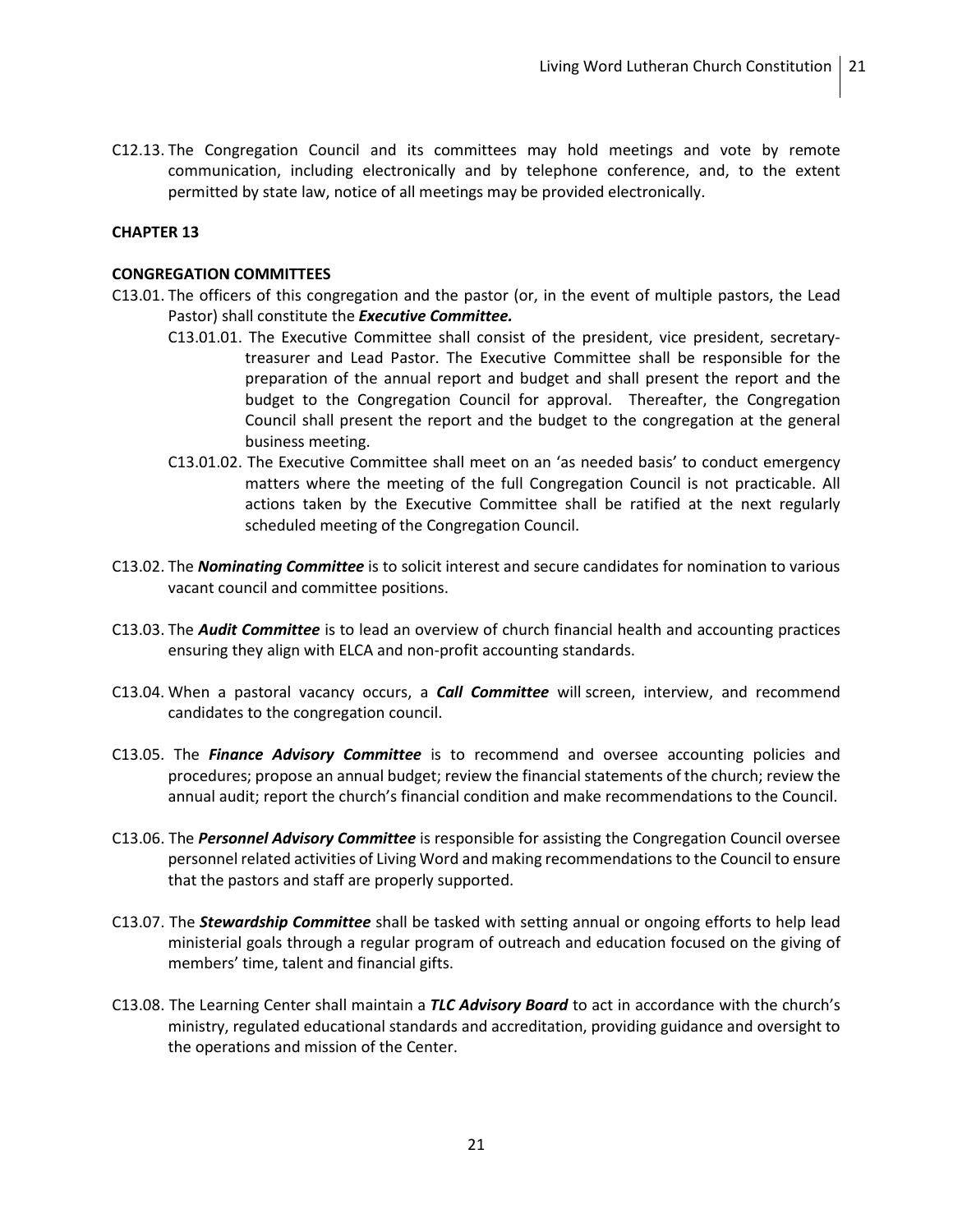- C13.09. The *Endowment Committee* is to create and foster a culture of giving that builds financial capacity for the future; leaving legacy gifts for the mission and the ministries of Living Word Lutheran Church.
- C13.10. Other committees of this congregation may be formed, as the need arises, by decision of the Congregation Council.
	- C13.10.01. The Congregation Council may adopt charters and appoint such advisory teams as it deems necessary to assist the Congregation Council in various matters. The charters of each team shall set forth the guidelines as to duties and membership.
	- C13.10.02. The purpose of the organizational structure of this congregation is to fulfill the functions of this congregation, to satisfy the needs of this congregation and to carry out this congregation's ministries in the community and the world.
	- C13.10.03. Teams are differentiated from committees, which require Council representatives, formal agendas and minutes, and follow Robert's Rules of Orders as prescribed in C10.07.
	- C13.10.04. This structure shall be reviewed by the Congregation Council annually. New teams may be added by the Congregation Council on terms and durations as necessary for the fulfillment of C13.10.01. By way of example, new teams could be comprised of building and special fund-raising teams.
	- C13.10.05. While the existence of standing or creation of new teams is not required, members of those teams that do exist shall be appointed by the Lead Pastor or Congregation Council.
- C13.11. Duties of committees of this congregation shall be specified in the bylaws or continuing resolutions.
	- C13.11.01 Committees, as defined in Chapter 13, shall adhere to and follow Council's requirements. Among them are:
		- a. All committee members are appointed by Council;
		- b. To create and refresh the committee's charter every two years;
		- c. To meet a minimum of once per quarter;
		- d. To develop and archive a formal agenda and minutes of each meeting, which are then distributed to the Council;
		- e. Committee structure requires an elected chair, vice chair and secretary as the leadership component for the committee;
		- f. Committee meetings will follow the same voting structure and Robert's Rules of order as prescribed in C10.07.

## **ORGANIZATIONS WITHIN THE CONGREGATION**

C14.01. All organizations within this congregation shall exist to aid it in ministering to the members of this congregation and to all persons who can be reached with the Gospel of Christ. As outgrowths and expressions of this congregation's life, the organizations are subject to this congregation's oversight and direction. This congregation or Congregation Council at its meetingsshall determine their policies, guide their activities, and receive reports concerning their membership, work and finances.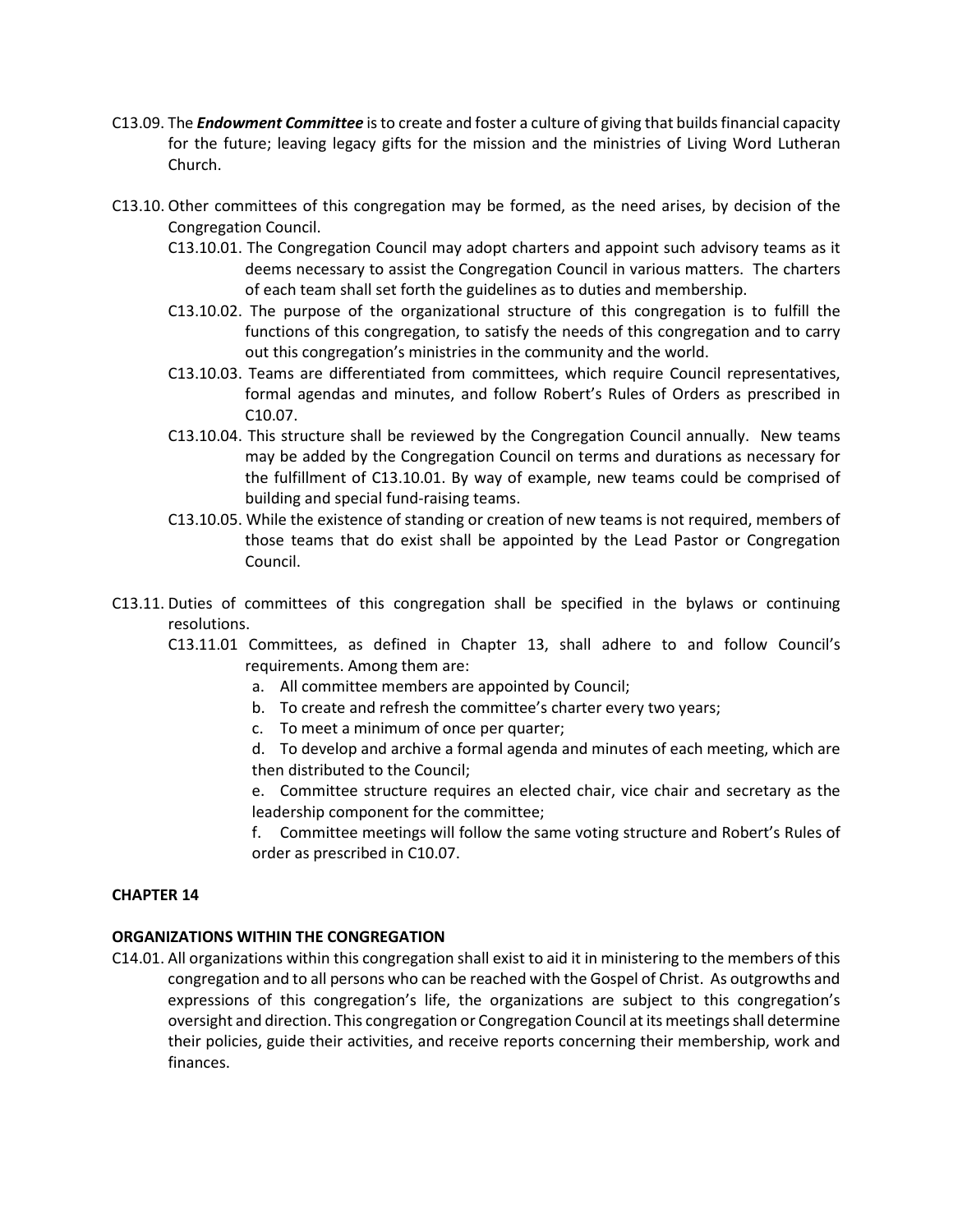C14.02. Special interest groups, other than those of the official organization of the ELCA, may be organized only after authorization has been given by the Congregation Council.

## **CHAPTER 15**

#### **DISCIPLINE OF MEMBERS**

- \*C15.01.Persistent and public denial of the Christian faith, willful or criminal conduct grossly unbecoming a member of the Church of Christ, continual and intentional interference with the ministry of the congregation, or willful and repeated harassment or defamation of member(s) of the congregation is sufficient cause for discipline of a member. Prior to disciplinary action, reconciliation and repentance will be attempted following Matthew 18:15–17, proceeding through these successive steps, as necessary: a) private counsel and admonition by the pastor, b) censure and admonition by the pastor in the presence of two or three witnesses, c) written referral of the matter by the Congregation Council to the vice president of the synod, who will refer it to a consultation panel drawn from the Consultation Committee of the synod, and d) written referral of the matter by the consultation panel to the Committee on Discipline of the synod. If, for any reason, the pastor is unable to administer the admonitions required by paragraphs a. and b. hereof, those steps may be performed by another pastor chosen by the Executive Committee of the Congregation Council.
- \*C15.02.The process for discipline of a member of the congregation shall be governed as prescribed by the chapter on discipline in the *Constitution, Bylaws, and Continuing Resolutions of the Evangelical Lutheran Church in America*. If the counseling, censure, and admonitions pursuant to \*C15.01. do not result in repentance and amendment of life, charges against the accused member(s) that are specific and in writing may be prepared by the Congregation Council, signed, and submitted to the vice president of the synod. The vice president shall select from the synod's Consultation Committee a panel of five members (three lay persons and two Ministers of Word and Sacrament). A copy of the written charges shall be provided to the consultation panel and the accused member(s). The consultation panel, after requesting a written reply to the charges from the accused member(s), shall consider the matter and seek a resolution by means of investigation, consultation, mediation, or whatever other means may seem appropriate. The panel's efforts to reach a mutually agreeable resolution shall continue for no more than 45 days after the matter is submitted to it.
	- C15.02.01. A member who has failed to remain identified as a registered, active participant in worship, appeared at a church-sanctioned function, acknowledges they have not received Holy Communion or has not made a financial contribution of record for a period of two consecutive years is considered inactive.
	- C15.02.02. Before a member is declared inactive, counseling and/or contact shall be made with that person if possible.
- \*C15.03.If the consultation panel fails to resolve the matter, that panel shall refer the case in writing, including the written charges and the accused member's reply, to the Committee on Discipline of the synod for a hearing. A copy of the panel's written referral shall be delivered to the vice president of the synod, the Congregation Council, and the accused member(s) at the same time it is sent to the Committee on Discipline of the synod. The Executive Committee of the Synod Council shall then select six members from the Committee on Discipline to decide the case, and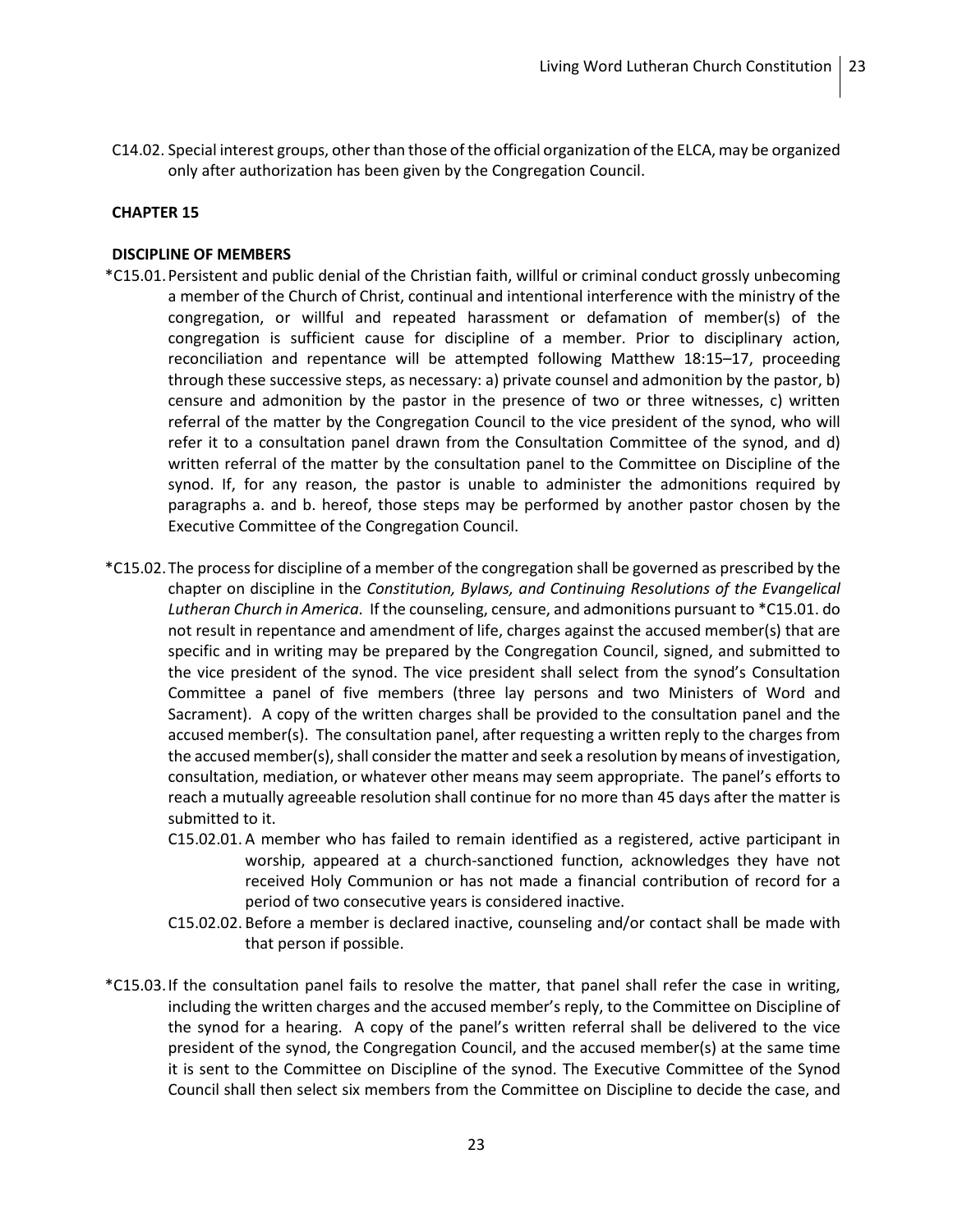shall appoint a member of the Synod Council to preside as nonvoting chair. Those six members plus the nonvoting chair comprise the discipline hearing panel for deciding the case. The Congregation Council and the accused member(s) are the parties to the case.

- **\***C15.04.The discipline hearing panel shall commence and conduct the disciplinary hearing in accordance with the provisions governing discipline of congregation members prescribed in the *Constitution, Bylaws, and Continuing Resolutions of the Evangelical Lutheran Church in America.*
- \*C15.05.By the vote of at least two-thirds of the members of the discipline hearing panel who are present and voting, one of the following disciplinary sanctions can be imposed:
	- a. suspension from the privileges of congregation membership for a designated period of time;
	- b. suspension from the privileges of congregation membership until the pastor and Congregation Council receive evidence, satisfactory to them, of repentance and amendment of life;
	- c. termination of membership in the congregation; or
	- d. termination of membership in the congregation and exclusion from the church property and from all congregation activities.
- \*C15.06.The written decision of the discipline hearing panel shall be sent to the vice president of the synod, the accused member(s), and the Congregation Council as required by the *Constitution, Bylaws, and Continuing Resolutions of the Evangelical Lutheran Church in America*. The decision of the discipline hearing panel shall be implemented by the Congregation Council and recorded in the minutes of the next council meeting.
- \*C15.07.No member of the congregation shall be subject to discipline a second time for offenses that a discipline hearing panel has heard previously and decided pursuant to this chapter.

## \*C15.10.**Adjudication**

\*C15.11.When there is disagreement among factions within this congregation on a substantive issue that cannot be resolved by the parties, members of this congregation shall have access to the synodical bishop for consultation after informing the chair of the Congregation Council of their intent. If the consultation fails to resolve the issue(s), the Consultation Committee of the synod shall consider the matter. If the Consultation Committee of the synod shall fail to resolve the issue(s), the matter shall be referred to the Synod Council, whose decision shall be final.

## **CHAPTER 16**

## **AMENDMENTS**

\*C16.01. Unless provisions \*C16.04. is applicable, those sections of this constitution that are not required, in accord with the *Model Constitution for Congregations of the* ELCA, may be amended in the following manner. Amendments may be proposed by at least 10 percent voting members or by the Congregation Council. Proposals must be filed in writing by mail or email with the Congregation Council 60 days before formal consideration by this congregation at a regular or special Congregation Meeting called for that purpose. The Congregation Council shall notify the congregation's members of the proposal, together with the council's recommendations at least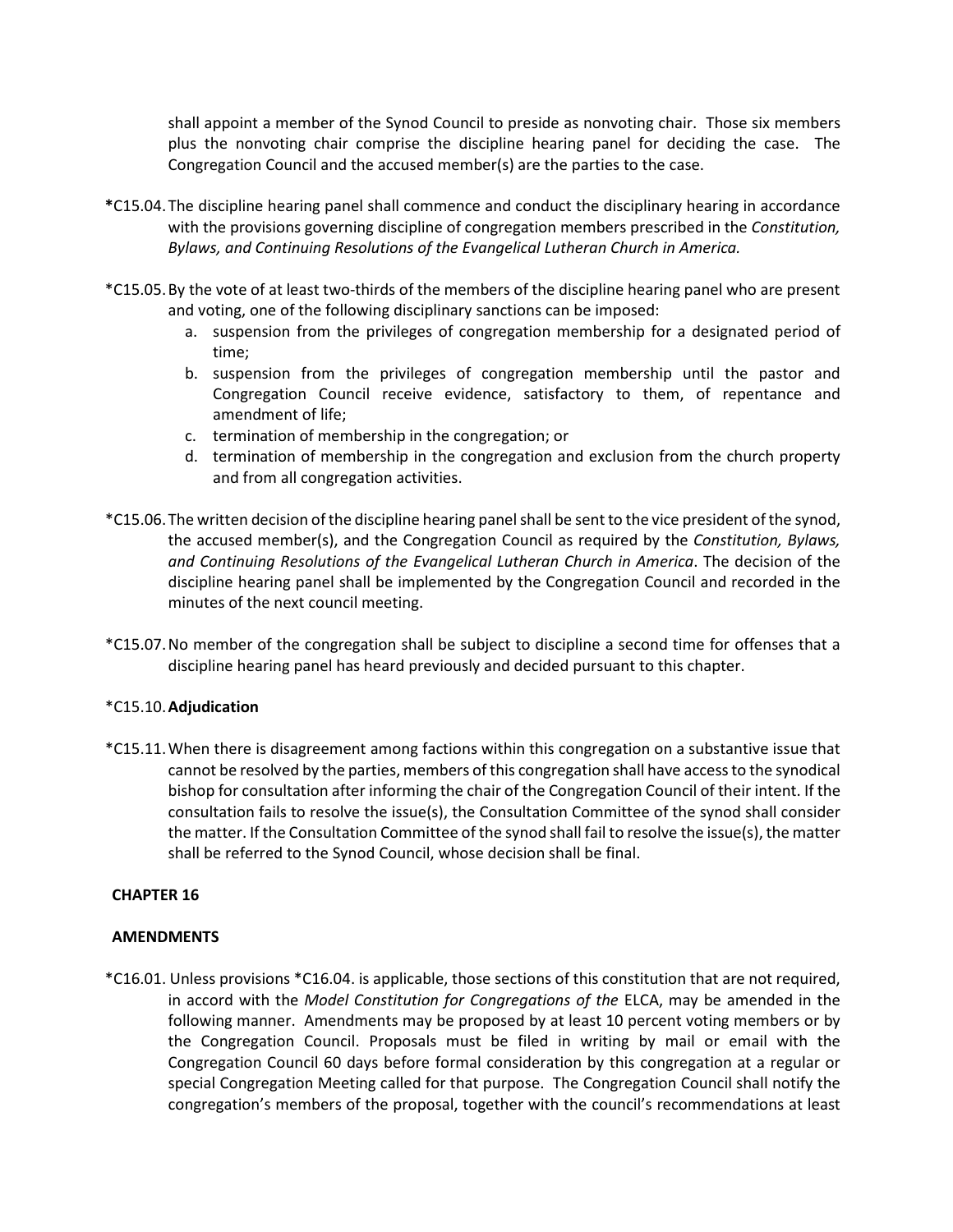30 days in advance of the meeting. Notifications may take place by mail or electronic means, as permitted by state law.

\*C16.02.An amendment to this constitution proposed under Article \*C16.01. shall:

- a. be approved at a legally called Congregation Meeting according to this constitution by a majority vote of those voting members present and voting;
- b. be ratified without change at the next annual meeting by a two-thirds vote of those voting members present and voting; and
- c. have the effective date included in the resolution<sup>[1](#page-25-0)</sup> and noted in the constitution.
- \*C16.03. Any amendments to this constitution that result from the processes provided under \*C16.01. and \*C16.02. shall be sent by the secretary of this congregation to the synod. The synod shall notify the congregation of its decision to approve or disapprove the proposed changes; the changes shall go into effect upon notification that the synod has approved them.
- \*C16.04. This constitution may be amended to bring any section into conformity with a section or sections, either required or not required, of the *Model Constitution for Congregations of the Evangelical Lutheran Church in America* as most recently amended by the Churchwide Assembly. Such amendments may be approved by a majority vote of those voting members present and voting at any legally called meeting of the congregation without presentation at a prior meeting of the congregation, provided that the Congregation Council has submitted by mail or electronic means, as permitted by state law, notice to the congregation of such an amendment or amendments, together with the council's recommendation, at least 30 days prior to the meeting. Upon the request of at least two (2) voting members of this congregation, the Congregation Council shall submit such notice. Following the adoption of an amendment, the secretary of the congregation shall submit a copy thereof to the synod. Such provisions shall become effective immediately following a vote of approval.

## **CHAPTER 17**

## **BYLAWS**

 $\overline{a}$ 

\*C17.01.This congregation may adopt bylaws. No bylaw may conflict with this constitution.

- \*C17.02.Bylaws may be adopted or amended at any legally called meeting of this congregation with a quorum present by a two-thirds vote of those voting members present and voting.
- \*C17.03.Changes to the bylaws may be proposed by any voting member, provided that such additions or amendments be submitted in writing to the Congregation Council at least 60 days before a regular or special Congregation Meeting called for that purpose. The Congregation Council shall notify the congregation's members of the proposal with the council's recommendations at least 30 days in advance of the Congregation Meeting. Notification may take place by mail or electronic means, as permitted by state law.

<span id="page-25-0"></span><sup>&</sup>lt;sup>1</sup> Such and effective date must be stated in relation to requirements of \*C16.03 to allow time for synodical review of the amendment.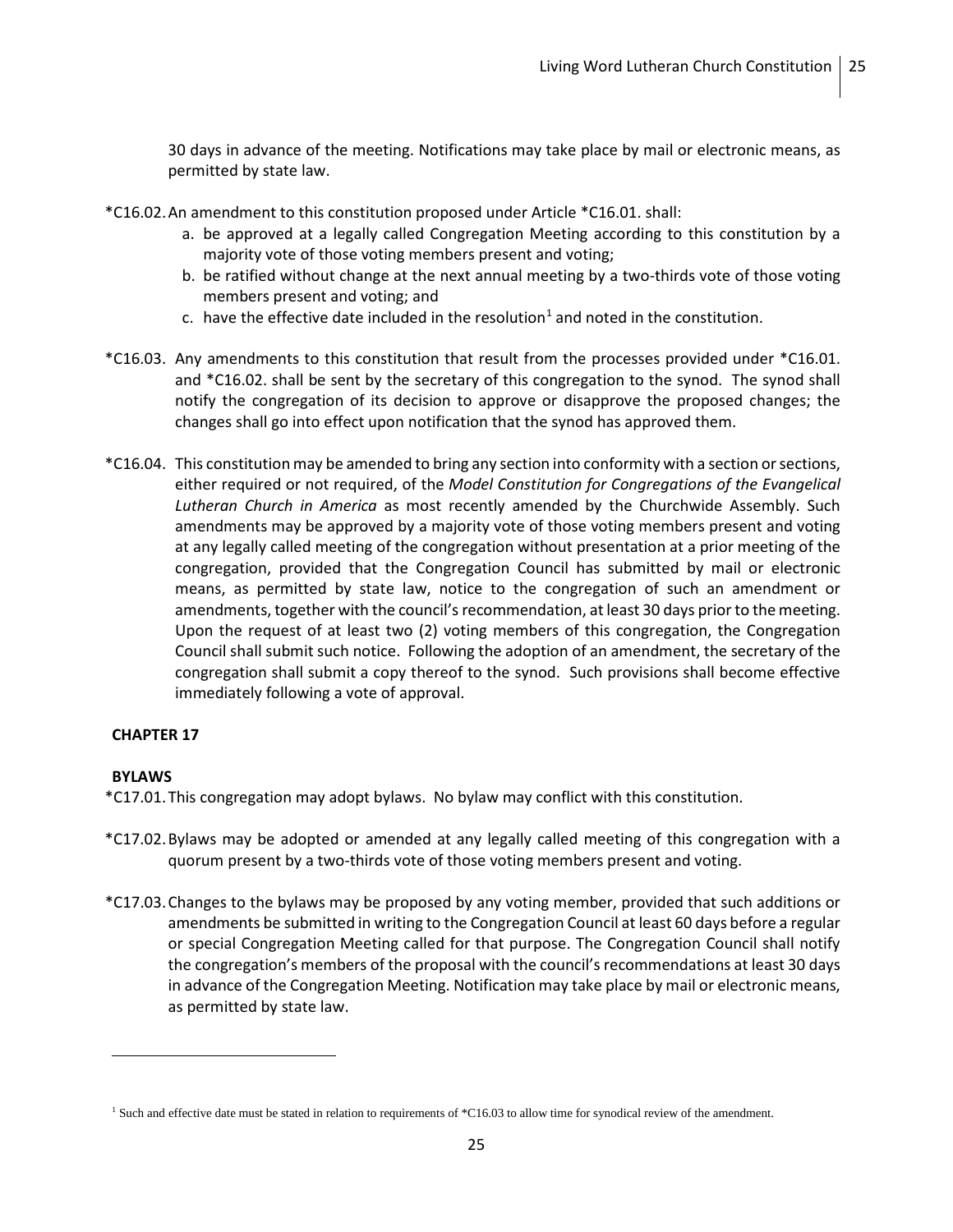\*C17.04.Approved changes to the bylaws shall be sent by the secretary of this congregation to the synod.

#### **CHAPTER 18**

#### **CONTINUING RESOLUTIONS**

- \*C18.01.The congregation in a legally called meeting or the Congregation Council may enact continuing resolutions. Such continuing resolutions may not conflict with the constitution or bylaws of this congregation
- \*C18.02.Continuing resolutions shall be enacted or amended by a majority vote of a meeting of the congregation or a two-thirds vote of all voting members of the Congregation Council.

#### **CHAPTER 19**

#### **INDEMNIFICATION**

\*C19.01.Consistent with the provision of the laws under which this congregation is incorporated, this congregation may adopt provisions providing indemnification for each person who, by reason of the fact that such person is or was a Congregation Council member, officer, employee, agent, or other member of any committee of this congregation, was or is threatened, to be made a party to any threatened, pending, or completed civil, criminal, administrative, arbitration, or investigative proceeding.

#### **CHAPTER 20**

#### **PARISH AUTHORIZATION**

#### *[\* Required provisions when congregation is part of a parish]*

- \*C20.01. This congregation may unite in partnership with one or more other congregations recognized by the synod named in \*C6.01. to form a parish. Except as provided in \*C20.02. and \*C20.03., a written agreement, developed in consultation with the synod and approved by the voting members of each congregation participating in the parish, shall specify the powers and responsibilities that have been delegated to the Parish Council. The Parish Agreement shall identify which congregation of the parish issues calls on behalf of the member congregations or shall establish a process for identifying which congregation issues calls on behalf of the member congregations.
- \*C20.02. One congregation of a parish shall issue a call on behalf of the member congregations to a minister of Word and Sacrament or a candidate for the roster of Ministers of Word and Sacrament who has been recommended by the synodical bishop to serve the congregations of the parish. Such a call shall be approved prior to issuance by a two-thirds vote at a congregational meeting of each congregation forming the parish. If any congregation of the parish should fail to approve the call, the other congregations of the parish shall have the right to terminate the parish agreement.
- \*C20.03. One congregation of a parish may issue a call on behalf of the member congregations to a minister of Word and Service or a candidate for the roster of Ministers of Word and Service who has been recommended by the synodical bishop to serve the congregations of the parish.